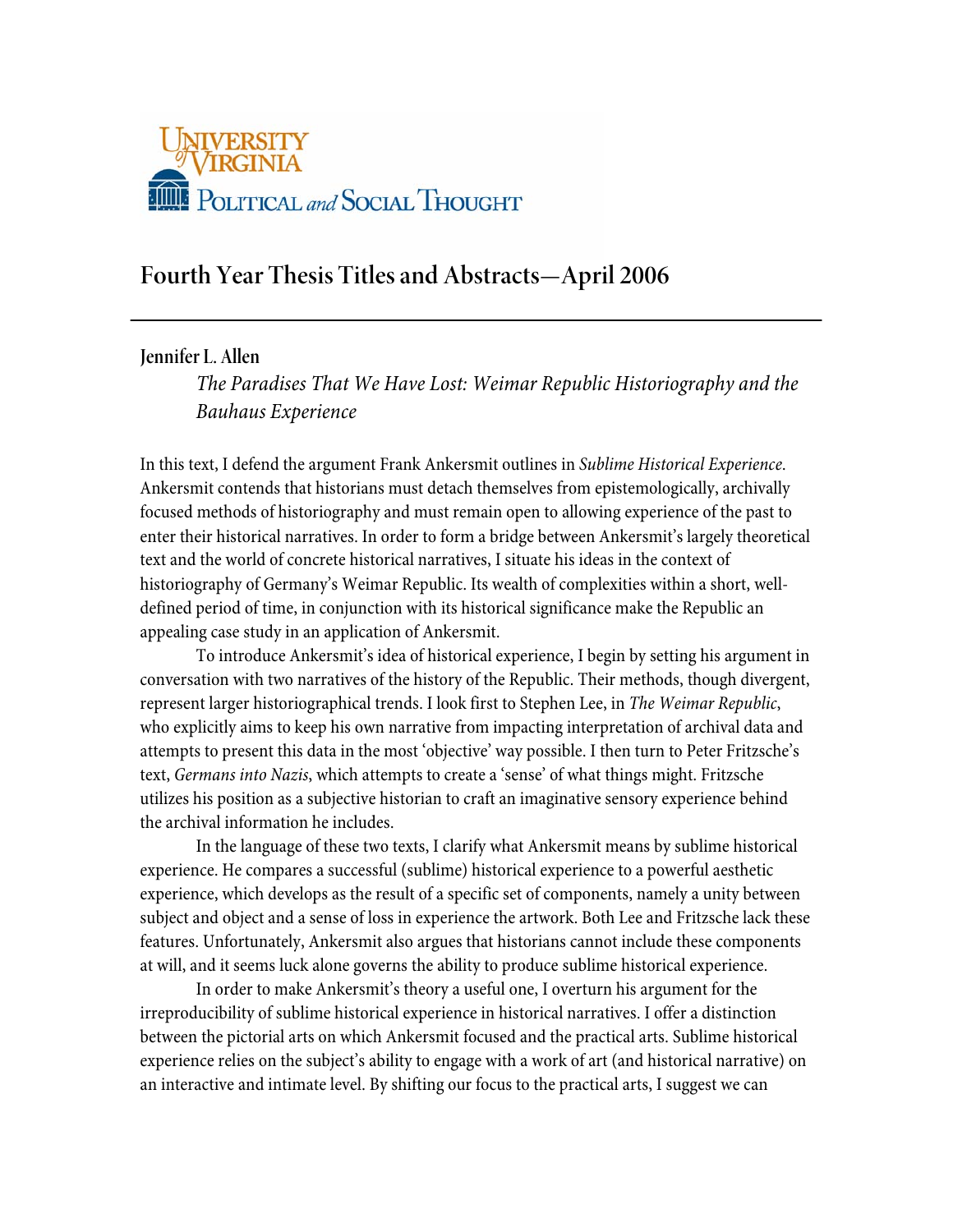achieve this unity, access of which necessarily lies beyond the scope pictorial arts. Returning to the Republic, I engage the architectural works of Bauhaus Weimar and Bauhaus Dessau which feature three pivotal elements: (1) they exists as works of art in which the subject can participate; (2) they were created by an institution whose lifespan and ideology mirror that of the Republic; (3) they were created in fulfillment of an institutional objective which shares striking similarities with the idea of sublime historical experience.

 To conclude, I create a blueprint for an application of Ankersmit's theory in the context of a history of the Weimar Republic. I demonstrate how to employ Bauhaus art as a medium through which we can begin to create sublime historical experience in a historical monograph. My own narrative, though only a segment of a complete Ankersmitian narrative, forms a crucial bridge between historical theory and practice that validates the interrelation of these components and justifies the need for attention to theory to illuminate the potential of historical narratives.

### **Kathleen G. Baireuther**

### *Service Learning in American Higher Education: Re-Directing the Debate*

I argue that the debate surrounding service learning in higher education is misdirected because it stresses model design over fundamental philosophical tenets. I demonstrate that effective models of service learning can be achieved in practice by: establishing a clearer definition of service learning; identifying the objectives of key stakeholders; and creating models that are intentionally embedded in an institution's mission statement and larger development goals. This methodology can be applied both across colleges and universities as well as within them to create a spectrum of unique opportunities. The variety of potential models stemming from this methodology reflects the diversity of institutional missions across American higher education as well as the internal diversity of each institution.

 Service learning is a form of experiential education that intentionally links community service to academic coursework. I distinguish the philosophical foundation of the service learning pedagogy from practice and argue that definitions of service learning should not encompass program objectives. Based on its philosophical and historical development, I derive an elemental definition that includes six criteria: (1) clear mission; (2) relationship to an academic context; (3) reciprocity and collaboration; (4) autonomy and creativity; (5) guided reflection; and (6) mutual evaluation. Establishing these criteria as a working definition liberates the pedagogy of service learning from a discussion of case studies and emphasizes its adaptability.

The institution, the community, faculty, and students can all potentially benefit from the establishment of service learning programs. Service learning serves as a response to public criticisms of higher education, generates institutional renewal, and forges a stronger connection between the institution and the community. Students benefit academically and personally. Civic engagement and leadership experience are frequently identified as important objectives of service learning in the American context. I argue that programs can be intentionally designed to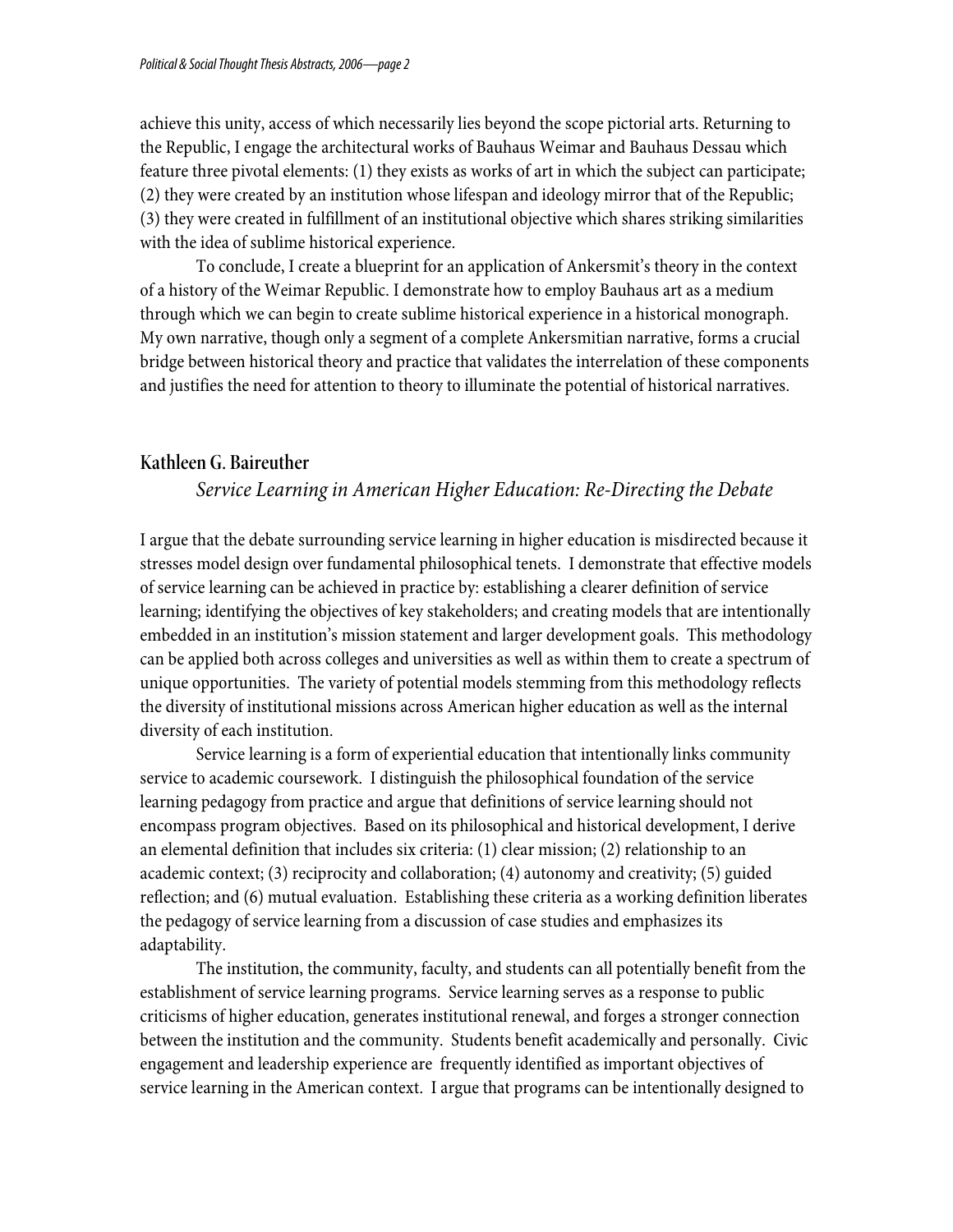achieve specific goals for each party involved; coordination and consistent communication are essential to effectively achieving these goals.

I offer a general discussion of practice and emphasize how an institution's mission statement can direct the creation of locally embedded models. I stress the importance of reciprocity, collaboration, and diversity and argue that these values, in addition to the six criteria in the definition, a clear understanding of program objectives, and mission statement can all serve as general guidelines for program creation. This methodology demonstrates the inclusive and flexible nature of the service learning pedagogy. I argue that this holistic approach to the educational enterprise is inherently democratic and therefore is especially relevant to American higher education.

### **Abigail Bellows**

## *Into the Jungle: An Ethnography of International Service-Learning*

International service-learning advocates argue that by influencing the paths young people pursue, their programs can make a long-term contribution to global justice. Yet we lack the longitudinal data to defend this point, and ironically, participants' experiences may run counter to the ideals of grassroots sustainable development. Others advocate service-learning based on a commitment to community-based experiential education, in opposition to what they perceive as academia's disconnection from the "real world." Social justice educators add an edge to this field, with their greater attentiveness to power, privilege, and the potential for harmful impact in the server/served binary. Still, these scholars generally continue to speak *for* "the community" and their criticisms are muted by an attachment to service-learning in some form. On the whole, there is a remarkable absence of ethnographically-oriented studies conscious of the complexities of service-learning interaction with host communities.

Thus I present ethnographic material, enriched by outside literature, on Volunteer Summer (VS), an international service-learning program organized by the American Jewish World Service (AJWS). In my participant observation of VS-Peru, fifteen North American college students and two facilitators spent five-and-a-half weeks in the Amazonian village of Santa Rosa, interacting with local residents and each other, and working daily with a grantee of AJWS, Minga Peru. My formal research was restricted to the American participants, though I include Peruvian perspectives from what I could gather, supplemented by secondary sources.

Some VSers did not recognize poverty among the Peruvians with whom we stayed, which participants theorized could be due to the participants' inattentiveness, denial, or variations in distinguishing between wants and needs, poverty and culture. The majority, though, recognized poverty and reflected on it intellectually and emotionally, with varying degrees of surprise, condemnation or romanticization. Likewise, while a few did not see their privilege, most processed its manifestations, including being "put on a pedestal," with varying degrees of acceptance. I discuss cross-economic engagements, including concerns about exposing Santa Roseñas to privileged lifestyles, restrictions on our gift-giving, and the dissonance between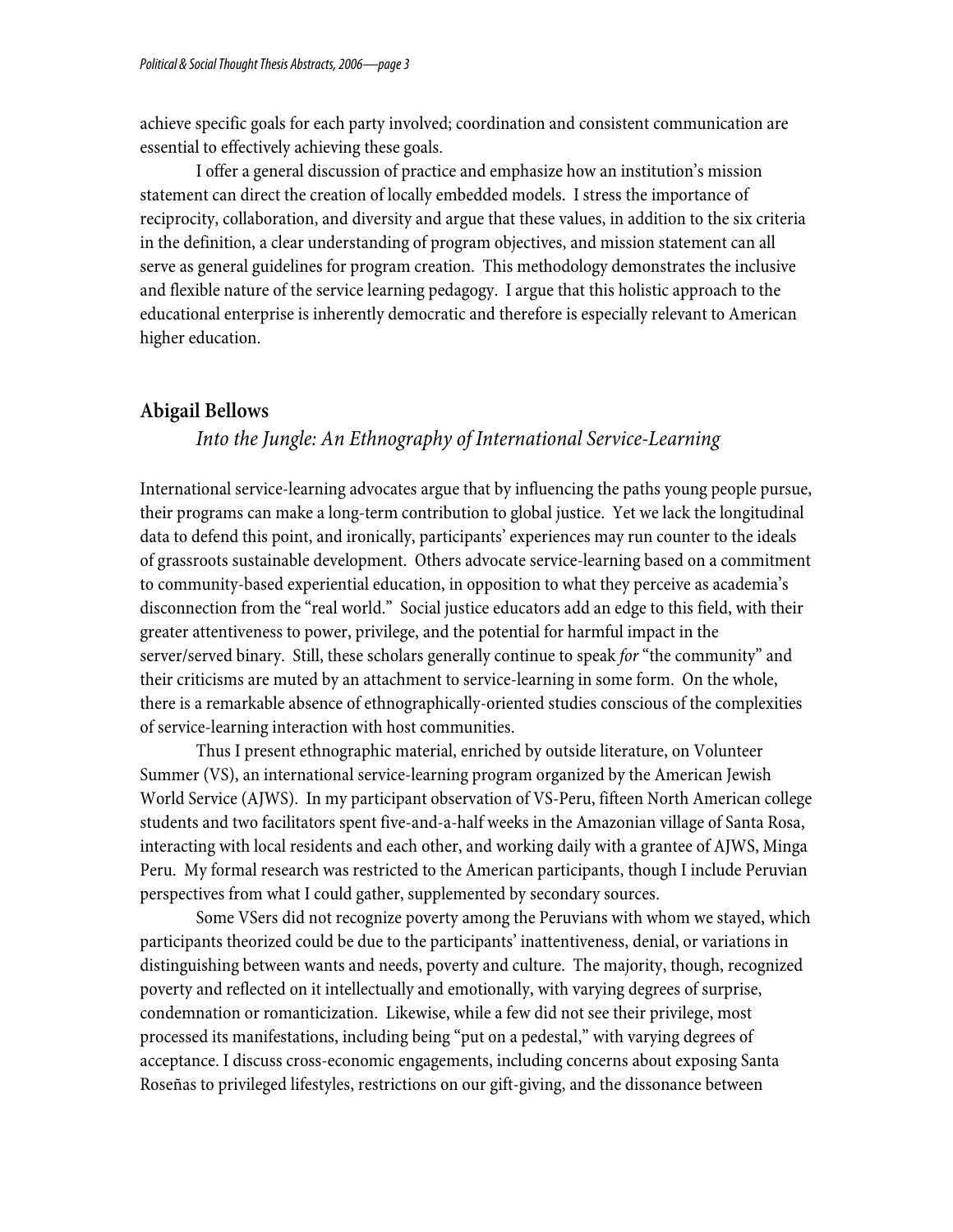AJWS's sustainable grassroots ideology and much of our activities and presence.

In similar terms, some participants did not express recognition of substantial cultural difference, reflecting the subjectivity of "the cross-cultural" as a category in itself. For those who did perceive cultural difference, I trace several responses to it: disengagement, minimization, and embracing it with an ideal of sincere, personal, "real" relationships. Such cross-cultural engagement was facilitated by several factors, including our role as worker/volunteers and our relationships with children, and was challenged in some cases by the spatial divide, time constraints, language difficulties, and lack of motivation, perhaps out of an awareness of the potential harm interaction could cause. I examine fields of cross-cultural interaction including the tourist encounters in which participants ambivalently engaged.

Just as they entered with different motivations, participants left the summer with a variety of stories to take home. Most were grateful for first-hand encounters with poverty and cultural difference, and articulated greater wariness about the complexities of service-learning. Yet this study opens the door to a more systematic and longitudinal evaluation of positive and negative outcomes for all parties. Such research is vital if we are to understand the risks and possible successes of international service-learning.

### **Daniel Robert Ciarrocki**

### *Nussbaum's Capabilities Approach: An Alternative Feminism*

I argue that Nussbaum's capabilities approach to social justice represents a successful alternative to both first and second-wave feminist theories if one accepts its concept of the human individual. I define first-wave feminism as including any approach that primarily pursues civil and political rights as a basis for social justice. Second-wave feminism, on the other hand, involves a focus on the way certain social structures (such as gender or the family) engender injustice.

The capabilities approach diverges from both first and second-wave feminism by using a universal notion of humanity to create a list of functions that everyone should possess. In short, Nussbaum believes that some activities are constitutive of human life itself. To be human, then, she holds that one must have the capability of exercising all of the functions in her list of central human capabilities. This approach contradicts the first-wave feminist's desire to use a procedure that fairly aggregates individual's preferences to decide on the "good" and how society will enable its members to pursue it. By starting with an intuitive account of the good that society should facilitate rather than arriving at one via individual preferences or some procedure, Nussbaum distances herself from the first-wave feminist's preoccupation with civil and political rights and procedural equality. Nussbaum's use of this account of the human essence also distances her from second-wave feminism. Specifically, Nussbaum holds that her notion of proper human functioning provides a guide by which social change can be measured and enacted. This strongly disagrees with the second-wave feminist's belief in the impossibility of assembling a universal picture of humanity, as well as with the more radical second-wave idea that harmful social structures inhabit such a prominent place in society that little can be done to escape them.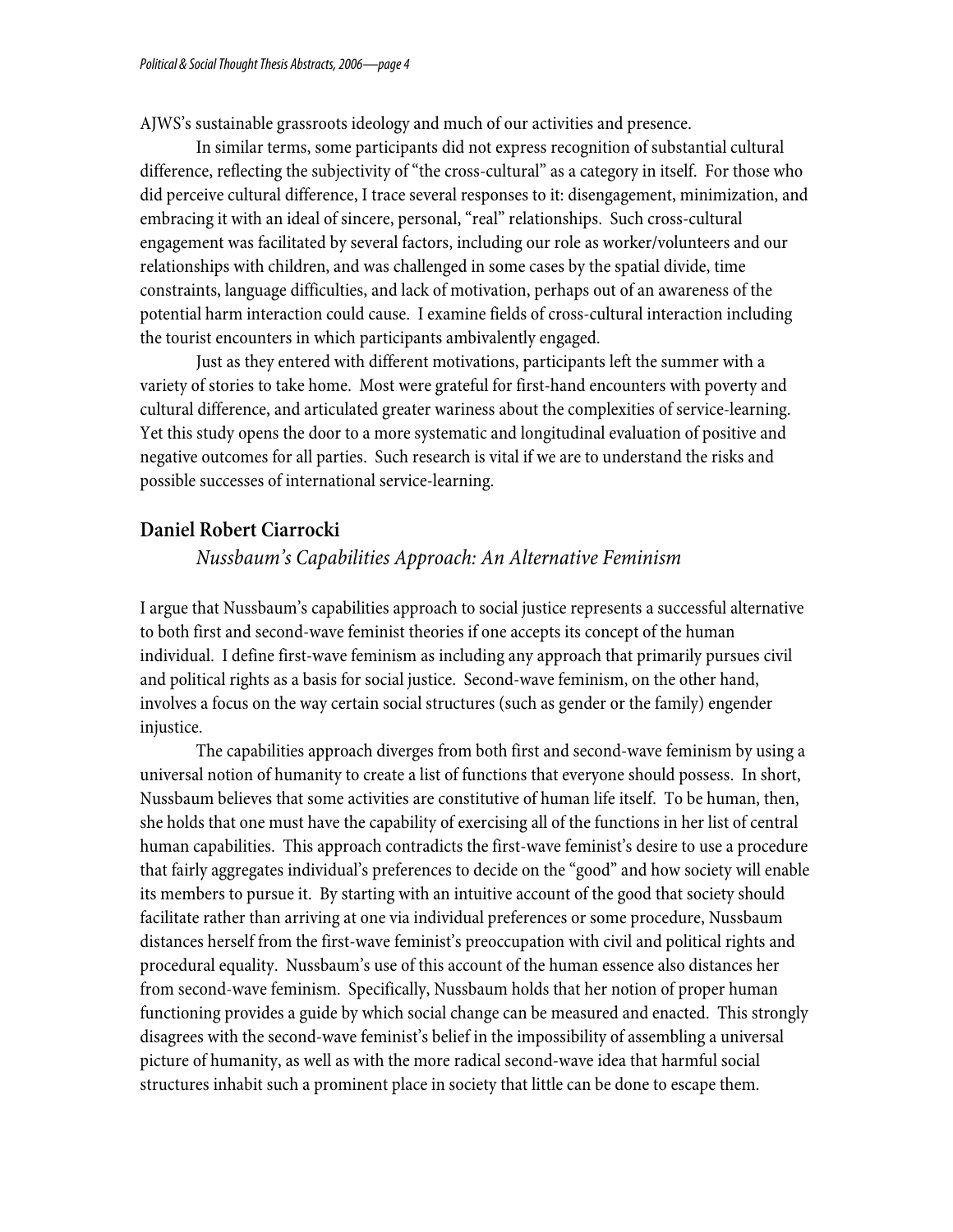Although Nussbaum's capabilities approach diverges from first and second-wave feminism, I argue that it successfully addresses the concerns raised by both groups without giving way to their inadequacies. By suggesting a framework in which individuals can form preferences in their own best interest, apart from the influence of traditions of male domination, Nussbaum seeks to advance the goals of first-wave feminists. She accounts for the necessity of providing the proper social basis for the effective use of civil and political rights. Furthermore, Nussbaum addresses the concerns of second-wave feminists by offering an objective standard of the good by which injustice can be measured and reform proposed. Overall, the capabilities approach's focus on enabling Nussbaum's specific vision of properly human functioning dissociates it from first and second-wave feminism. However, Nussbaum ably uses this focus to tackle both groups', concerns while avoiding first-wave feminism's ineffectiveness and second-wave feminism's pessimism. For these reasons, Nussbaum's capabilities approach provides a successful and comprehensive alternative to first and second-wave feminism, though it contains the caveat that one must accept the specific vision of properly human functioning underlying it.

### **Maddin Meredith Corey**

*Chinese Socialism Meets Global Capital: The Fate of Industrial Labor in the Post-Mao Era* 

I argue that China's post-Mao era economic liberalization and restructuring of state-owned enterprise have disadvantaged the industrial workforce. While many of the social changes that have accompanied economic reform are paradigmatic of global capitalism, the plight of industrial labor in post-Mao China is a result of a unique collision of global capitalist forces, China's socialist legacy, and the continued authoritarianism of its political leadership. China offers a particularly salient example of capitalist labor exploitation because it is supposed to be a workers' state, founded in opposition to capitalism.

Beginning in 1949, the Chinese Communist Party (CCP) initiated the socialist nationbuilding project and proclaimed workers "masters of production" and "rulers of society." The result of this process was an imperfect egalitarianism where urban workers benefited from equal wages, benefits, pay and lifetime job security—the "iron rice bowl" of socialism—and lived consistently above the means of their rural counterparts. The industrial enterprise became the fulcrum of all political, social and economic life and the locus of the Party-proletariat social contract.

But the economy by the end of the Mao era was stagnating. Maoist socialism thus created an unviable economic model and an industrial workforce that was, nonetheless, morally committed to it and economically dependent upon it. This model was also integral to the Party's political legitimacy. The Party's liberalization of foreign direct investment (FDI) and use of market forces, and the subsequent dismantling of the state-owned apparatus, was thus a politically volatile process—ultimately constituting the Party's abandonment of the social contract.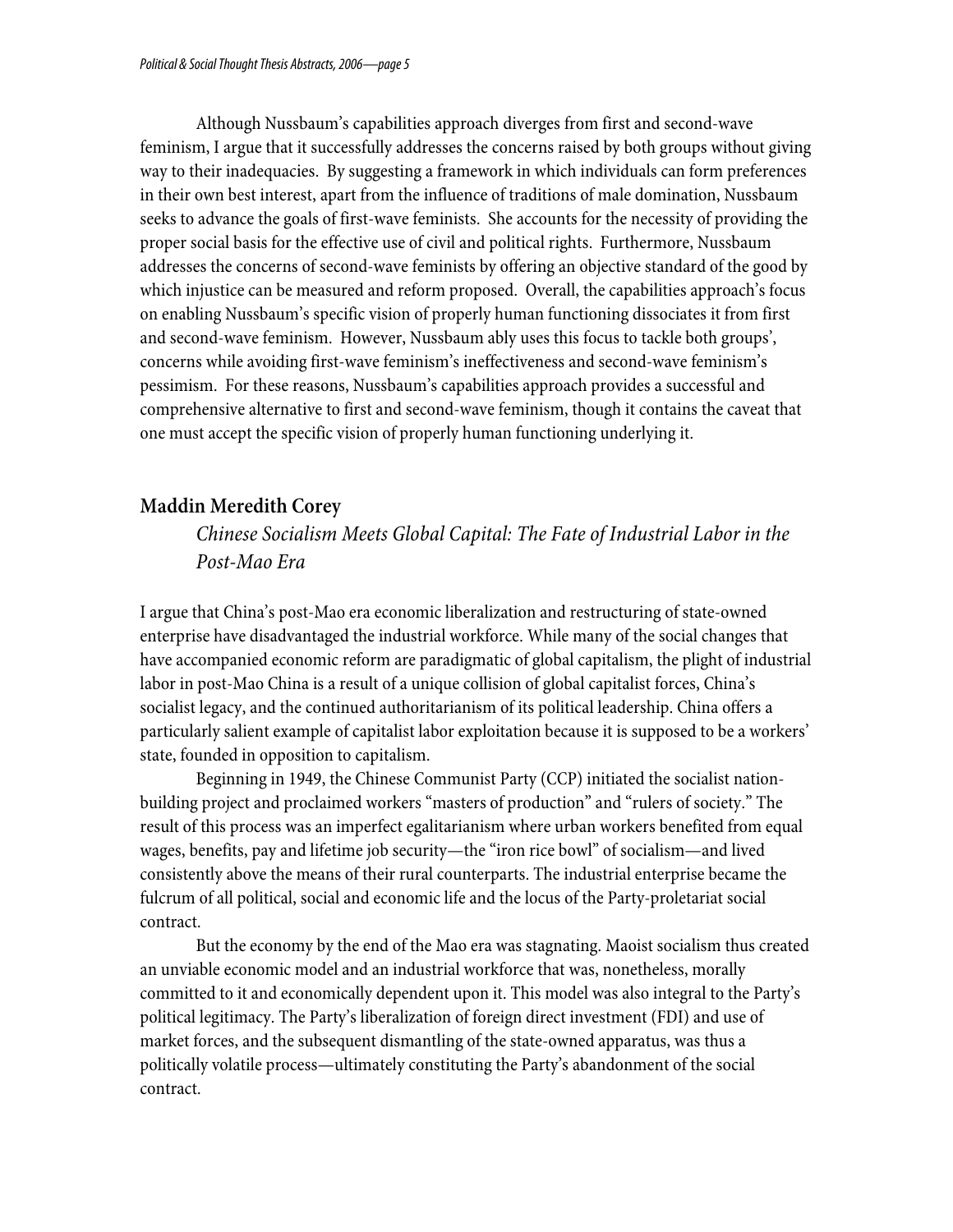I argue that the means of reforming the industrial economy were synonymous with the means of disarticulating China's socialist legacy and the political stature and economic security that it guaranteed to industrial workers. Liberalization of foreign direct investment and integration into the global economy demanded the abandonment of the socialist proletariat and "iron rice bowl" and the recreation of the workforce to respond to global capital. A new industrial workforce composed of once-socialist workers and once-rural migrants has thus emerged along the traditional fault lines of social inequality. This workforce is subject to economic deprivation and physical exploitation that were unseen in the pre-reform era, and the Party leadership has failed to develop an alternative form of social security to replace the socialist "iron rice bowl" and protect its workers.

Through the analysis of CCP plenum documents, I argue that the Party is attempting to justify its socially painful reform program through appeals to a new nationalism that rationalizes capitalism as "socialism with Chinese characteristics," necessary for national economic survival. But nationalism will only go so far. The communist revolution and Maoist socialism, although now only vestiges of history, armed workers with a profound sense of political agency and a memory of a life where workers were the elite and integral to the important task of socialist nation-building. This memory will be a powerful force in mobilizing workers against their plight. If the Party does not find a way to extend the "fruits of development" to its workers, social unrest is almost certain for the future.

### **Jade Alexander Craig**

# *Felt Like Livin': Black Women, Leisure and Liberation in the Second Wave of the Great Migration*

I argue that lower-class black migrant women joined in a culture of consumption and pursued leisure activities in order to create an experience of personal and racial liberation in the North. They rejected white racism and black bourgeois values in favor of adopting a lifestyle based on black pride, cultural authenticity and a lower-class community that afforded them a sense of racial pride and roots. Their legacy of using leisure and consumption for personal empowerment shaped the black-centered cultural ethos that informs the worldview of their descendants.

 The first chapter begins this argument in the Jim Crow South. I argue that black women took flight from the region because they were frustrated by the lack of personal freedom and power in their own lives. They keenly experienced their disempowerment in the physical dominance that whites had over their bodies and the world around them. Poverty constricted their ability to pursue opportunities for leisure and physical adornment that would make their lives worth living.

 The second chapter focuses on migrant women's arrival in Chicago and their acculturation to urban life. Newly arrived women often entered recent migrant communities mired in poverty and constricted by racial segregation—similar to the conditions they had left behind. These neighborhoods, however, also helped newly arrived women find jobs to pursue the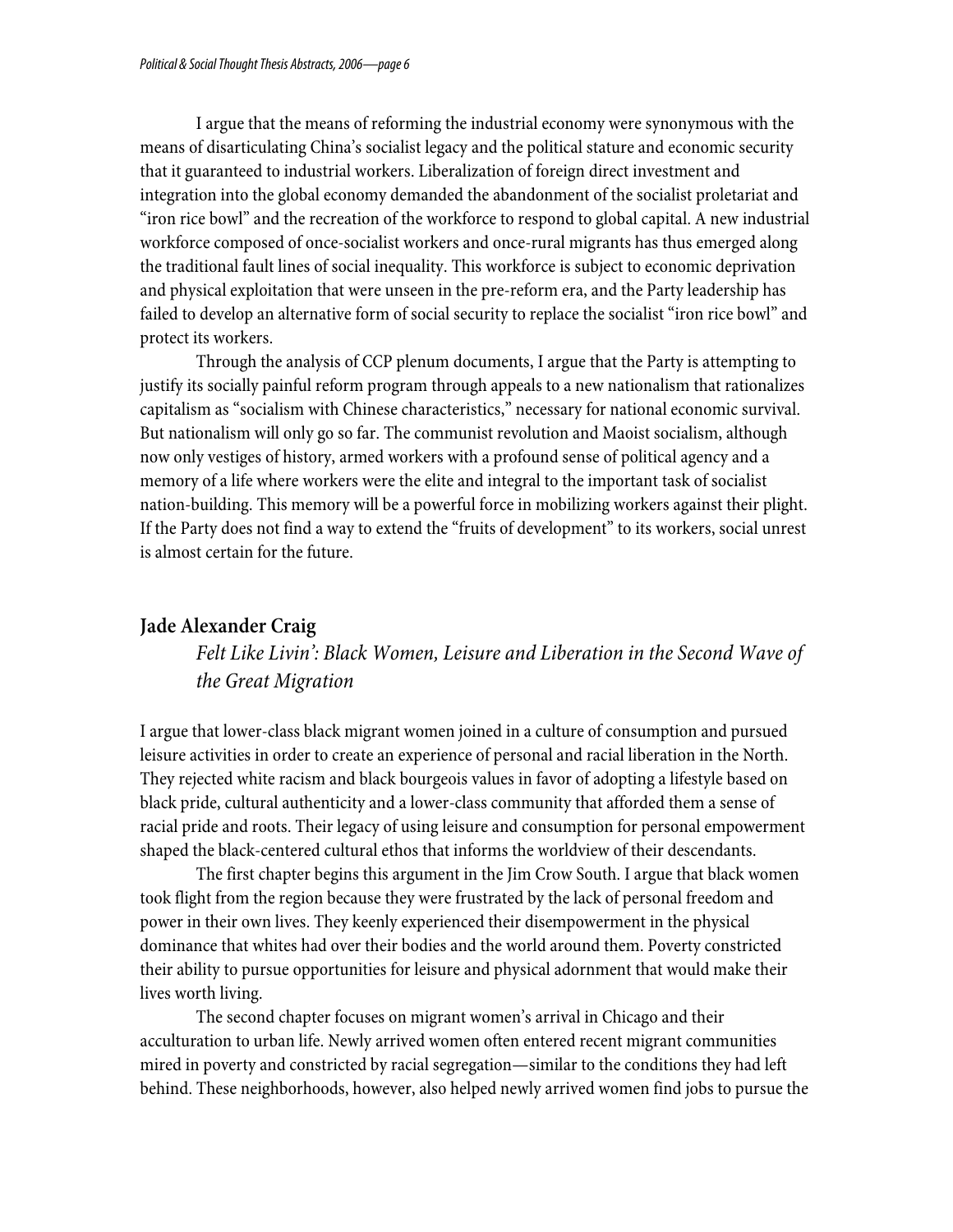economic opportunity that they sought. Working-class migrant women used their economic resources to escape the white racism surrounding them and enjoy the consumer pleasures of the city, including beauty culture opportunities. Consumption gave them membership into a free society in which their blackness was beautified, affirmed and empowered.

 The third chapter examines the class conflict between lower-class urban migrants and upper-class black Chicagoans, or "old settlers." Pride and solidarity found in black Northern communities encouraged poor and working-class migrant women to ignore white racism and pursue leisure and liberation on culturally black terms. Old settlers consistently chastised lowerclass black migrants for their public display of black Southern cultural norms, which challenged the image of respectability that they had constructed for white Chicagoans. Migrant women used entertainment, social expression and the joy that consumption would afford them to make life in the North, even with the same societal flaws as in the South, worth living.

The epilogue explores how migrant women's rejection of white middle-class culture and black assimilation has shaped the cultural identity of lower-class black Northerners and American culture today. After the postwar economic boom ended in the 1950s, industrial decline, residential segregation and the failure of public housing turned black neighborhoods into racially isolated and economically depressed ghettoes. The Civil Rights and Black Power movements of the 1960s and 1970s generated a sense of black cultural nationalism, pride and a rejection of the larger, majority-white society. In these communities, lower-class black Northerners, many of them the children and grandchildren of poor black migrant women, developed a variety of ways to survive outside the mainstream economy. These types of "hustling" ranged from cooking and doing hair to selling drugs and prostitution. They looked to the lifestyle that came out of these practices as the definition of authentic black culture. They took pride in these lifestyles and their roots in "the ghetto" through forms of popular media, including "blaxploitation" films and hiphop music celebrated and affirmed them. The descendants of black migrant women, often known as "ghetto divas" and "welfare queens," use leisure and consumption to find liberation in their poverty, carrying forward the legacy of their ancestors.

### **Pooja Ramesh Dadhania**

*Killed in the Name of Honor: A Demographic and Socio-legal Analysis of Honor Killings in Jordan and Pakistan*

I argue that honor killings in Pakistan and Jordan have similar origins in patriarchal, honorbased societies from the pre-Islamic era. In addition, I contend that although similar genderbiased legal provisions and applications of the law in both nations have led to the perpetuation of these crimes, I claim that different population demographic and socio-economic variables contribute to the contrasting demographic patterns of honor killings in Pakistan and Jordan. I define an honor killing as a murder perpetrated by a family member or a community with the stated intention of punishing a female for alleged misconduct in order to restore a family or community's honor, which her act ostensibly would have compromised.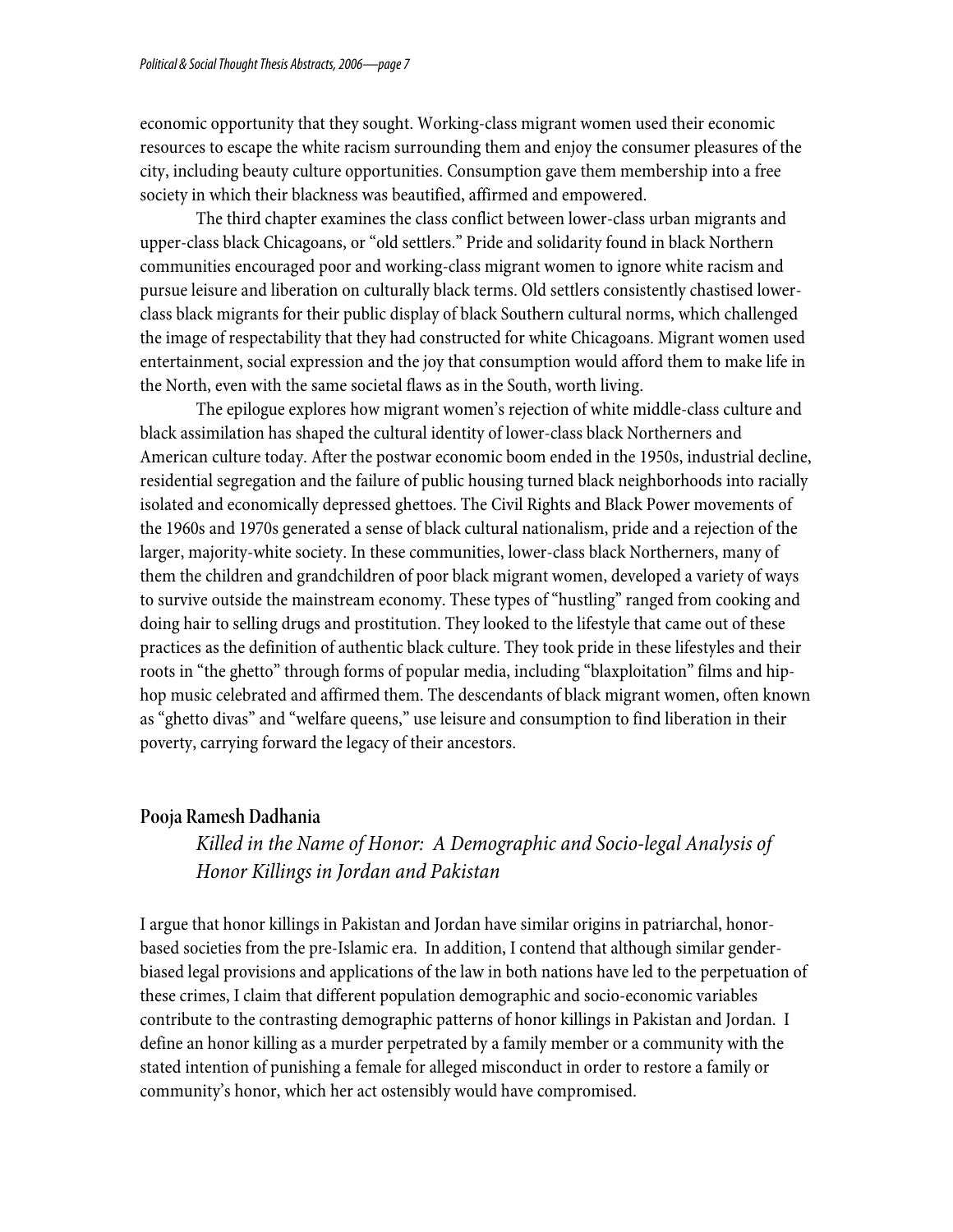Economic considerations and social ideals from pre-Islamic tribal societies led to the emergence of honor as a central tenet to gain status within a community. Despite the fact that many perpetrators of honor killings use religion as a justification, I argue that the concept of honor and honor killings did not stem from Islam. As a result of patrilineal modes of inheritance within the patriarchal system from pre-Islamic times, men increasingly began to regulate the sexual activity of women through restrictions on mobility in order to ensure the legitimacy of offspring to inherit the possessions and land of a family. The honor and status of a familial unit is thus not only derived from the economic possessions of its members, but also from the chastity of its women, which preserves the family's integrity. Women are objectified as their actions are strictly monitored and controlled, because they are regarded as the vessels of honor for a family.

A woman who violates a social norm that leads to the subsequent diminishment of a family's honor can be targeted by an honor killing in order to punish her, and to restore the lost honor of the group. In the eyes of an honor-based community, the crime is not the honor killing, but is the behavioral transgression committed by the woman. The victims are perceived as woman's the male relatives whose honor is tarnished as a result of her act.

 Gender discrimination within the penal codes of Pakistan and Jordan, in addition to through the application of laws by conservative police and judges, allows perpetrators of honor killings to receive minimal sentences for murder. The judicial systems and governments of Pakistan and Jordan do not provide an effective deterrent to curb the practice of honor killing as perpetrators are not adequately held accountable for their crimes.

In addition, various socio-economic factors within Pakistan and Jordan perpetuate honor-based patriarchies that condone honor killings. These variables also affect the patterns of crimes in these nations. The vast majority of Pakistan's honor killings occur in rural areas that are dominated by conservative, feudal structures. My evaluation of the feudal system in Pakistan reveals that the roles of women have not changed significantly in these areas as a result of minimal development and educational initiatives. Feudal lords preserve the lower status of women and retain the practice of honor killings because they confer economic benefits to the parties in power.

Honor killings in Jordan, conversely, occur in an equal proportion in both rural and urban areas. My assessment of the pattern of honor killings in this nation finds that urbanization and the subsequent loss of physical proximity to tribal structures of power prompts individuals to extremism. Honor killings are used to punish transgressors of behavioral norms to demonstrate an individual's adherence to these customs in order to preserve social standing, especially in more liberal urban areas that often promote increased rights and autonomy for women.

 My research illustrates that honor killings have origins in honor-based patriarchal societies. The perpetuation of these crimes depends on the role of the government through the judicial system to provide an effective deterrent, in addition to socio-economic factors and population demographics that dictate the strength of the values of honor-based patriarchy.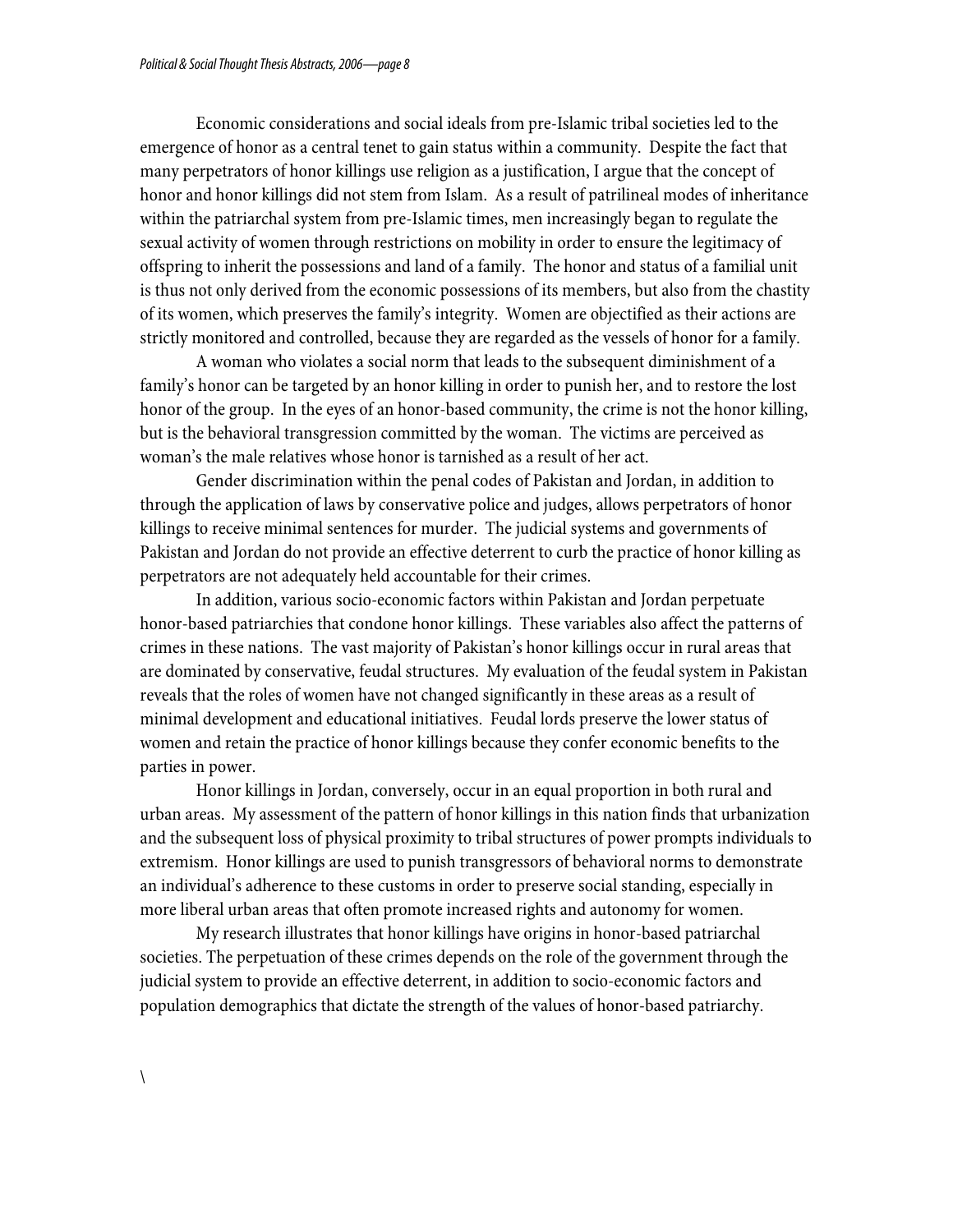### **Kurt Leo Davis Jr.**

*Re-Imagining the Black Power Movement: The Cultural Politics of Black Identity* 

I argue that the Black Power Movement is not a separatist movement but rather a movement that works to articulate a new black identity in contention with the racialized and sexualized identity of American citizenship. Furthermore, I argue that Black Power challenges the normative criteria for and ideas of citizenship in America. Often, the movement can be relegated to that of a foreign opposition to the existence of America or, even at some level, that of a terrorist movement. Such dictations, as rationalized and indirectly explored by my thesis, illustrate ignorance of not only the Black Power Movement but also of the complexities of this cultural-political movement.

Because identity politics can often be negated as non-essential to the *proper* political discussion, it is my effort to transform the discussion of the political and the cultural. Indeed, this thesis is also a work to illustrate the intimate and dialectical relationship between the cultural and political agenda of the Black Power Movement. This thesis highlights the self-empowerment notion of the new black identity as aligned with the political integration aspect of Black Power.

Finally, this thesis is an effort to devise a new framework for investigating identity politics in a broader sense. My examination of the initiation of the Black Power Movement in chapter two illustrates the historical roadmap that infused the movement. The formulation of identity, as described in chapters three, four and five, arrives as more than an expression of discontent or an articulation of culture in America. In essence, this thesis confronts this casual and subtle disregard for identity politics as the external because it has been relegated simply to the cultural.

#### **Farah Dilber**

*From* Gastarbeiter *to Citizen: The Integration of Turkish Immigrants into the German* Volk

I argue that the longstanding belief that "Germany is not a country of immigration" is a blatant denial of fact that has prohibited the proper integration of Turkish guest workers in the postwar period. This credo has been elevated to official and normative dogma that, when coupled with Germany's ethnocultural nationality law has positioned a well-defined and bounded German *Volk* against Turkish immigrants, leading to the inevitable exclusion of Turks from both the institutional and cultural order. I take the Nationality Law reform of 2000 and the Immigration Law of 2005 as departures from the standing policies and argue that they have great potential to reverse the hitherto ghettoization and stigmatization of Turkish immigrants.

 I begin by tracing theoretical accounts of citizenship and multiculturalism as a mode of integration. I find consensus among leading scholarship that citizenship bestows both material and symbolic benefits and postwar immigration has tipped the scales such that citizenship now functions primarily as a status-conferring tool. States therefore play a critical role in either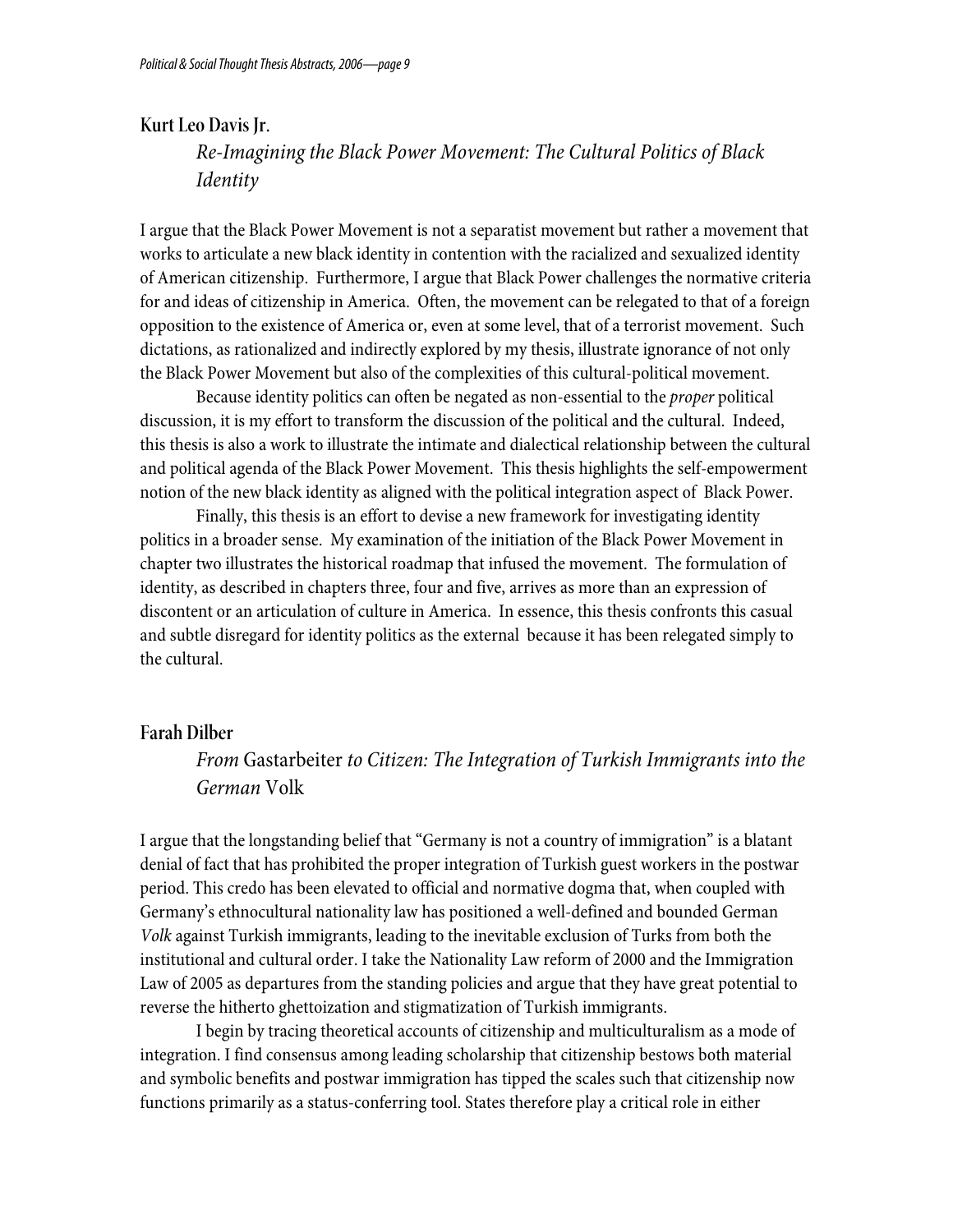affirming or denying one's belonging in the *Volk*. Postwar immigration has created the conditions for multiculturalism to take place and I evaluate several critiques of multiculturalism as this is one of the potential outgrowths of the recent policy reforms.

 My next point of interest is the heretofore integration of Turks since their arrival in 1961. This study of integration identifies four main dimensions where integration takes place and I conclude that Turks are poorly integrated on all four fronts. The practice of Islam is a key barrier to proper integration, not so much because of the religion itself, but because of the trepidation and insecurity it engenders on the part of the host society.

 I then evaluate more closely the public perception of Turks that have circumscribed their ability to integrate into German society. Despite these persistent negative sentiments, 2000 saw the liberalization of naturalization procedures followed by a 2005 law promoting integration and multiculturalism. I highlight here the tensions between the two positions and the factors that prompted these reforms.

 My attention then turns to the evolution of nationality and immigration laws, noting the resilience of the former and the capriciousness of the latter. In both cases, the standing policies militated against the integration of Turkish immigrants. I conclude that the new policies show great promise and may work to undo current trends and rewrite the normative and political maxims guiding German policies.

## **Jessica Christine Fowler**

*Who Will I Become? A Comparison of Race and Gender Identity Formation and Affinity in Girls of Early Adolescence*

This work addresses the process and patterns by which identity formation takes place for girls in early adolescence. Girls' biological, psychological, emotional, and intellectual development are all affected by the changes that occur during the period of adolescence, and this paper seeks to address how these changes are manifested in the formation of identity. Concentrating on racial identity and gender identity, the internal processes and external pressures young girls experience are described and discussed in order to gain a better understanding of how the self-concept is impacted by their self-perceived racial and gender labels. I argue that by comparing the studies that have occurred and examining the ways in which both gender and racial identity formation take place, one can see that race is more salient for girls of color and that gender is not a primary consideration or factor for girls of color when examining their overall self-concept.

 A great deal of research on girls in early adolescence has only recently taken place. Much of the work done previously was focused on white, middle class females, and the findings were then projected onto all females of that age. It has become clear that the same types of issues are not important or influential for all middle-school aged girls, because they grow up in different environments, amidst varying cultures, with different economic and education advantages or disadvantages, and enduring different types of racial and cultural experiences. This work, therefore, seeks to approach the question of identity formation from the sides of multiple groups of pre- and early adolescent girls in order to grasp a greater understanding of the different factors that play into the self-concept these girls develop.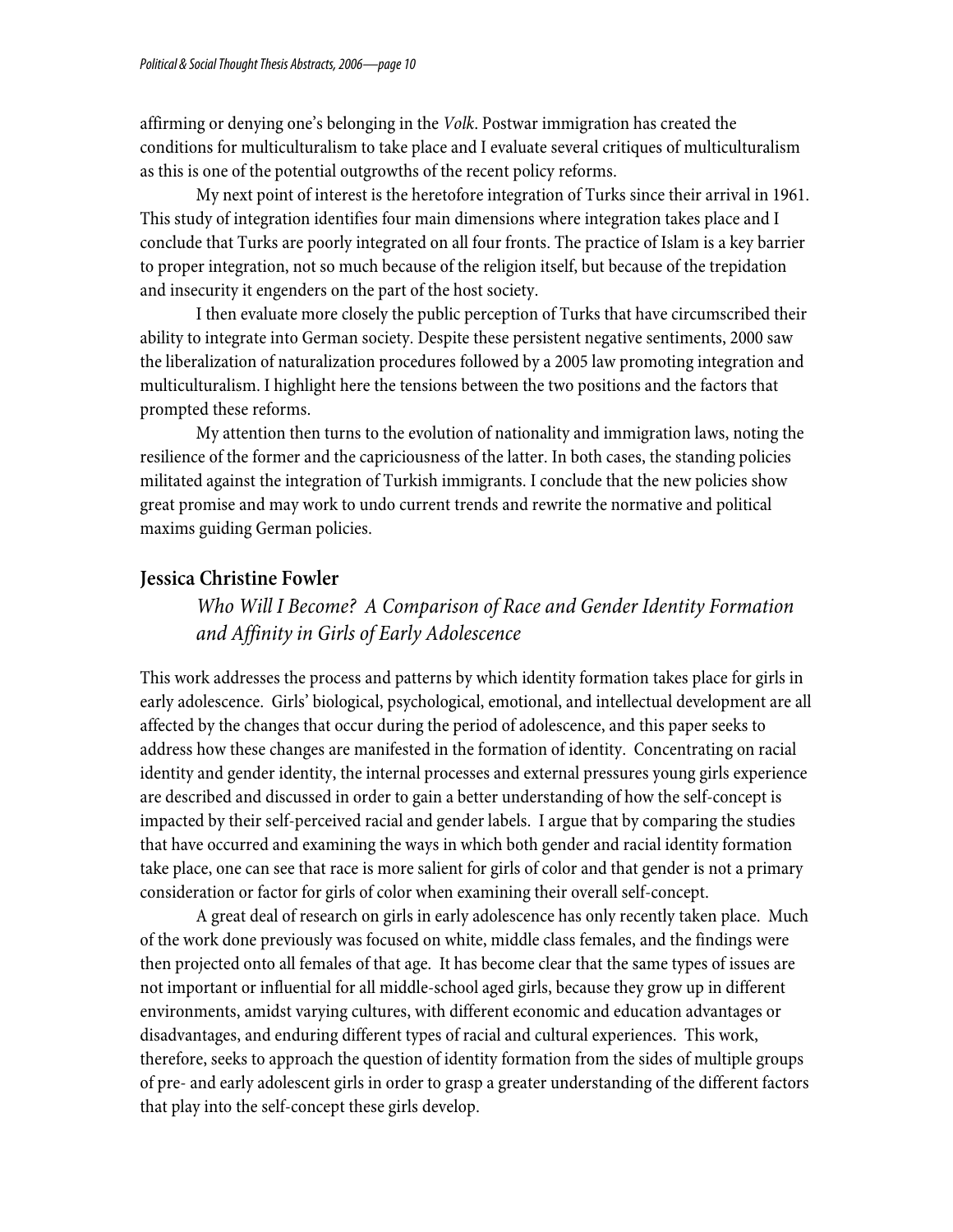The studies and research reviewed demonstrates that much is left to be discovered with regard to the development and maturation of girls in early adolescence. While much more is known about their identity formation, some variations between racial groups, as well as inconsistencies regarding girls of varying socioeconomic status make it difficult to grasp a complete picture of the process undergone by these young girls. It is clear from my research that there are differences in the racial and gender development of girls of varying race, particularly when comparing majority or White adolescents to non-White minority adolescents. Race is more salient and a central factor in the general self-concept of minority girls, reflective of the importance of their racial formation in comparison with that of their majority counterparts. I argue that because of the pressures and expectations placed on racial minorities, early adolescent, minority girls are more prone to cling to their racial or ethnic identity than White girls who have greater agency with regard to their racial identity determination. I also argue that minority girls, because of the salience of race as a central defining factor, do not show or, in some cases, have as much concern with issues of gender.

### **Allyson Elizabeth Gold**

*New Urbanism and Inner Cities: How HOPE VI Grants Transformed a Neighborhood from the Ellen Wilson Dwellings to the Townhomes on Capitol Hill* 

I argue that the New Urbanist ideology, adopted by the US Department of Housing and Urban Development's (HUD) Housing Opportunities for People Everywhere (HOPE VI) grant program, has succeeded in improving the quality of life for residents of distressed inner city neighborhoods. New Urbanist ideology champions mixed use, mixed income neighborhoods that are architecturally consistent with the surrounding city. New Urbanists believe that such physical elements can achieve positive social outcomes.

I determine quality of life by using Amartya Sen's capabilities approach, which measures individual well being on the basis of one's choices and opportunities. The individual's options are called his capabilities, which determine his functionings, or the realized state of an individual's opportunities and choices. Sen's capabilities approach is contrasted with Robert Putnam's theory of social capital, which influenced HUD's decision to adopt the New Urbanism charter and incorporate New Urbanist ideology into the HOPE VI grant program for distressed inner cities. However, while social capital helped HUD conclude community design that encourages interaction among residents is vital to improving neighborhood conditions, I argue that Putnam's theory is flawed for three reasons: misappropriation of the word capital, falsely assuming that inner cities are devoid of social capital, and ignoring individual agency. Due to these flaws, I offer Sen's capabilities approach as a more appropriate measurement of individual well being and use it to determine the success of a HOPE VI grantee.

In 1993, the District of Columbia Housing Authority was awarded a HOPE VI grant in order to revitalize the former Ellen Wilson Dwellings, which had been officially closed in 1988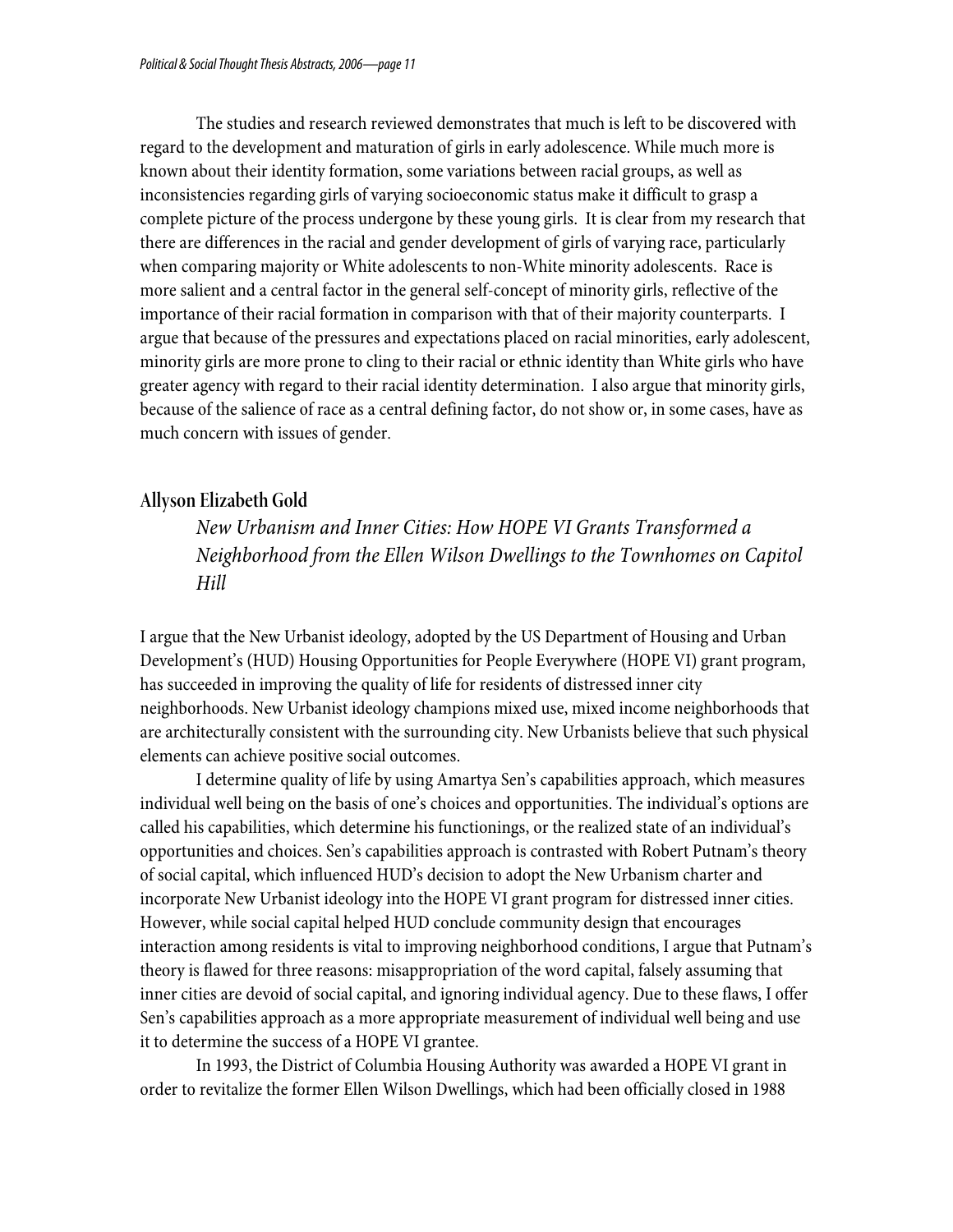because of deteriorated conditions. The grant awards for the neighborhood eventually exceeded \$25 million; these grants radically changed the neighborhood, both physically and socially, using designs influenced by New Urbanism. Architecturally, the neighborhood was redesigned in the style of the surrounding Capitol Hill District historical housing units. Whereas before, the Ellen Wilson Dwellings were barracks style apartment buildings, the newly redesigned neighborhood, renamed the Townhomes on Capitol Hill, were modeled after local townhomes and carriage style housing units. Accompanying the physical change, the neighborhood became mixed income, with residents representing a variety of income levels. The mixed income structure allows the neighborhood to sustain itself without further government support, despite the fact that fifty percent of the residents have annual incomes below fifty percent of the median area income.

My research on the transformation of the Ellen Wilson Dwellings shows that residents' lives have improved since the 1993 grant award. The New Urbanist inspired changes have successfully improved the well being of residents, according to Sen's capabilities approach, by reducing crime, increasing employment, increasing sustainable funding and increasing community morale. Based on transformation of the Ellen Wilson Dwellings to the Townhomes on Capitol Hill, I argue that HOPE VI's decision to adopt New Urbanism design principles is successful at improving the quality of life for residents in inner city neighborhoods.

### **Peter Kang**

# *What Balaam's Talking Ass has to Say: Shared Interpretive Tendencies among Postliberal Christians and Aftermodern Jews*

I construct this thesis around three central claims. First: a group of Christian theologians emerging around the 1980's and a group of Jewish philosophers writing in the early  $20<sup>th</sup>$  century both attempt to repair problems they find within their respective religious communities in a surprisingly similar fashion. For ease of reference, I label the former group "postliberals" and the latter group "aftermoderns." Second: when put into relation with each other, their reparative efforts can be mutually enriching. Third: the postliberals' interpretive tendencies motivate them to reject supersessionism and to enter into dialogue with members of the Jewish community, and likewise, by their own method of reasoning, the students of the aftermoderns are led to embrace dialogue with the postliberals

I use my first two chapters to elucidate the first claim. I argue that both groups find that their religious communities are suffering through a crisis of identity and moral authority. They identify the cause of this crisis with patterns of thought associated with Enlightenment rationalism. And they maintain that both liberal and orthodox theologies fail to abate this crisis. In response, they attempt to repair their communal crises by arguing for a return to scripture and its traditions of interpretation as the central means for knowing the world and their place in it. However, unlike traditionalist orthodoxy, they affirm the polysemous nature of the biblical texts, and they claim that scripture only acquires meaning in relation to context-specific instances of communal interpretation.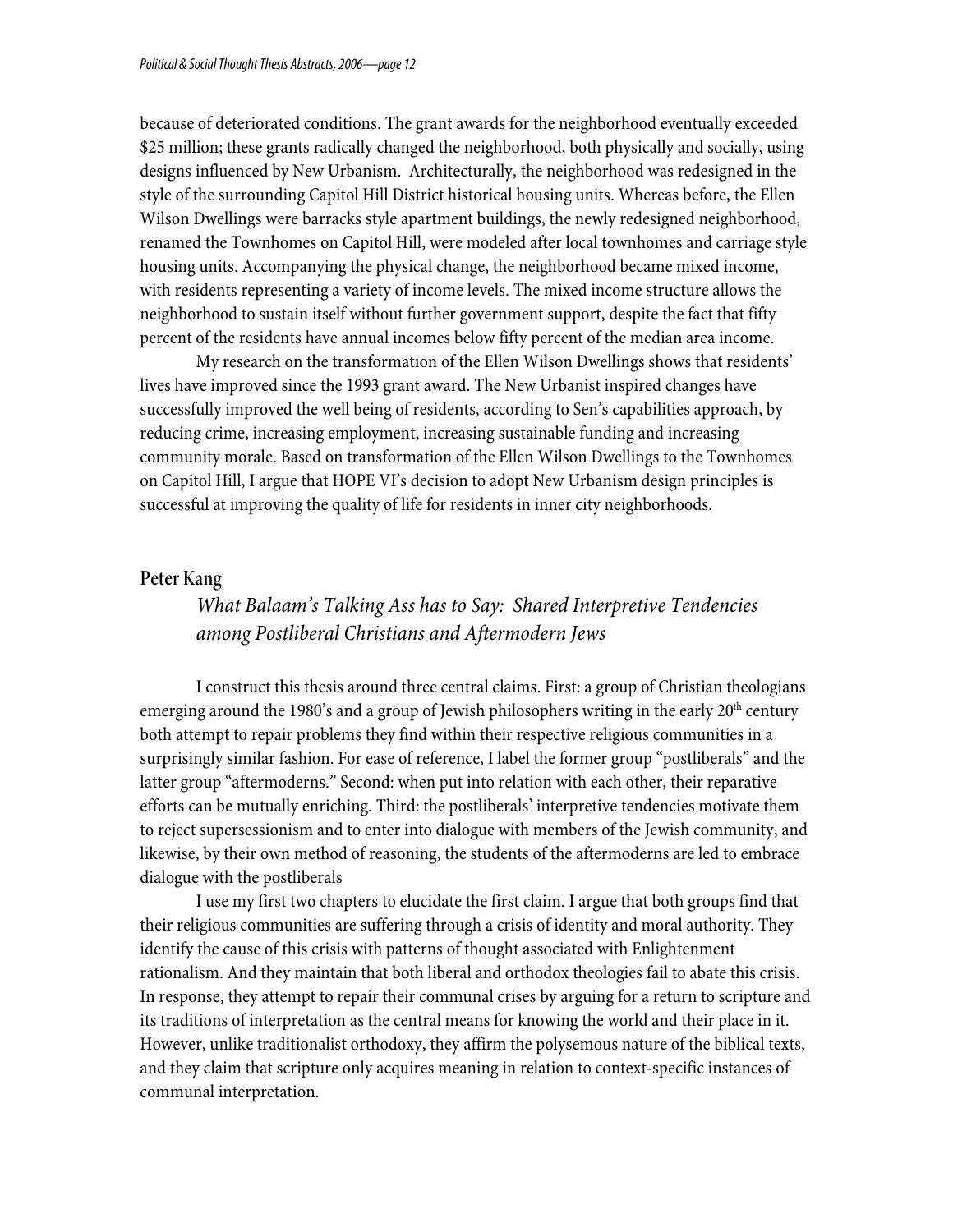In my third chapter, I choose representatives from each group to support my second claim. From the postliberals I pick George Lindbeck, and I use Franz Rosenzweig to speak on behalf of the aftermoderns. I argue that while Lindbeck's most popular book *The Nature of Doctrine* is ostensibly a response to conceptual problems he observed within intra-Christian ecumenical discussions, it also addresses problems that Rosenzweig focuses on within the Jewish community. I claim that their proposals for repairing their analogous communal problems are both isomorphic and mutually enriching. Accordingly, I analyze how Rosenzweig's system of speech-thinking both confirms Lindbeck's theories of religion and doctrine, and provides them with a missing level of epistemological reflection. In turn, I show how Lindbeck's culturallinguistic theory of religion confirms and clarifies some of Rosenzweig's theological endeavors.

In my final chapter, I discuss how the traditional form of Christian supersessionism is dramatically exacerbated during the modern period. I connect this change to the same modern trends of thought that the postliberals criticize. This connection provides me with one reason why the postliberals reject supersessionism. The second reason is connected to the postliberals return to scripture. When they attempt to recover a scriptural self-understanding, the postliberals find that their identity as Christians is predicated on the continued existence of the people Israel's covenant. Yet, by rejecting supersessionism, the postliberals also suggest that more than fifteenhundred years of traditional Church teachings need to be reevaluated. For help with this project, the postliberals actively seek dialogue with members of the Jewish community.

### **Ellie Kates**

# *"The Desire To Be Important": A Comparative Analysis of the Effect of NGO Size, Origin, and Scope in a Changing Global Context*

I argue that nongovernmental organizations (NGOs) of different sizes and contexts affect their target groups differently. In addition, I argue that though we rely increasingly upon large, international NGOs, there exist certain subtleties that only intimately connected organizations can recognize. I explore how NGOs of different sizes and contexts affect communities differently by examining how the different NGOs themselves evaluate their work and evaluate success. I compare four NGOs, all with programs in Central America or Mexico. The organizations I compare are: Oxfam America (large/international), The Hunger Project (mediumsized/international), the Highland Support Project (small/partially local) and The Foundation for Autonomy and Development on the Atlantic Coast of Nicaragua (small/completely local).

In addition to comparing how success is characterized, I also evaluate each of these organizations on its own terms. I look at each NGO in reference to terms and standards promulgated by the greater NGO community. NGOs currently promote a general set of universal human rights. Certain ideals appear in nearly all NGO literature and analysis. Most prevalent and most pertinent to my analysis are the following three: *empowerment*, *partnership*, and *sustainability*. Instead of defining these terms myself, I examine each term as it relates to each organization's mission and practice. In addition, I examine whether or not the NGOs examined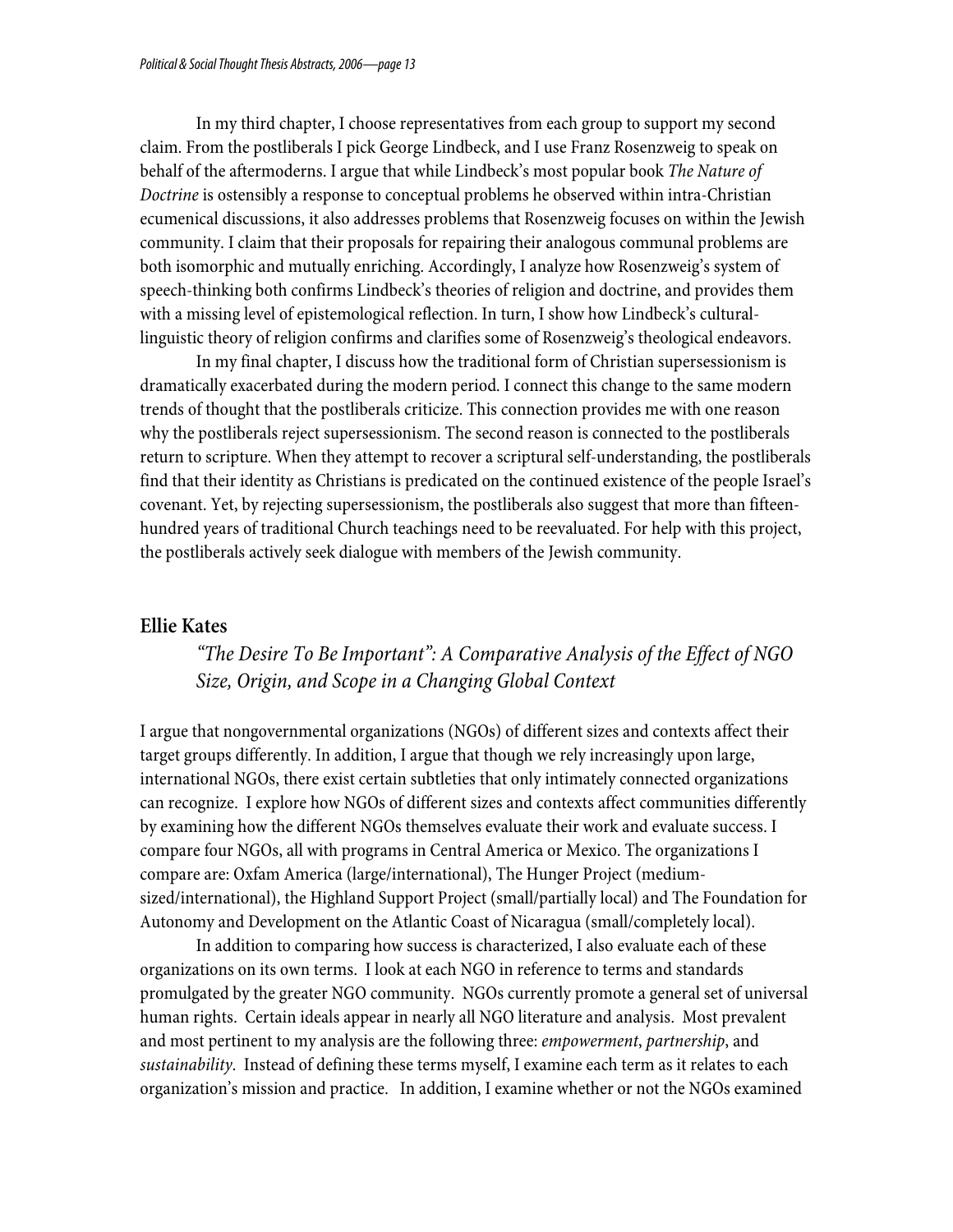incorporate the terms into their respective definitions of success.

I couch my analysis in a context we all share: globalization. Though the concept of globalization holds great potential, its challenge has been and will continue to be maintaining equally distributed economic benefits among different sectors of society. If globalization is to be truly effective, I argue, it must be made to benefit everyone—the affluent and impoverished alike. NGOs serve a valuable function in helping communities in the developing world make the transition to globalization. NGOs help communities adapt to new global and technological demands and help those that have suffered because of them.

At the same time, I argue that international NGOs rely heavily upon international donors and thus promote agendas that do not match the needs of those they mean to help. Moreover, though they offer considerable resources, international NGOs are often outsiders to the particular context and thus either inadvertently or purposely promote their own ideology and framework. For example, many workers in large NGOs believe their concepts of justice, human dignity, peace and respect can translate into any context, i.e., are universal. I remain skeptical. In the context of rights-based initiatives, many NGOs focus their energies on more marginalized groups—those most deprived of these rights. Unfortunately, these marginalized groups are often also the most vulnerable and thus most susceptible to the influence of outsiders.

Though international institutions are increasingly relied upon, I am not convinced that they provide the support they intend to. On the contrary, I argue, it is the locally enmeshed organizations that are best equipped for such aid and support.

### **James L. Kennedy**

# *Intellectuals in the Information Age: Confronting the Crisis of Public Authority*

Intellectuals are those individuals who cultivate a unique passion for ideas and publicly bring those ideas to bear on contemporary social and political issues, in a style accessible to a general audience. In this thesis, I defend this definition of intellectuals while challenging two competing definitions: the Dreyfusard definition, which refers to the Dreyfus Affair in late-nineteenth century France, and the recently-invented term *public intellectuals*.

 I begin by presenting a genealogy of the term *intellectual.* The dictionary definition of the term is too broad; the only criterion it suggests for intellectuals is intelligence. However, intellectuals are a much more than just intelligent persons; this definition is too broad. On the other hand, the Dreyfusard definition, which overemphasizes an intellectual's marginality and reliance on universal principles, is too narrow. The account that I offer and defend attempts to explain how intellectuals operate in contemporary, developed societies. The core of this definition is the intellectual's engagement with a tension between her personal autonomy, or free relationship to ideas, and her public authority, or ability to address a public on matters of general concern.

I analyze two predominant categories of intellectuals in contemporary society: *critical*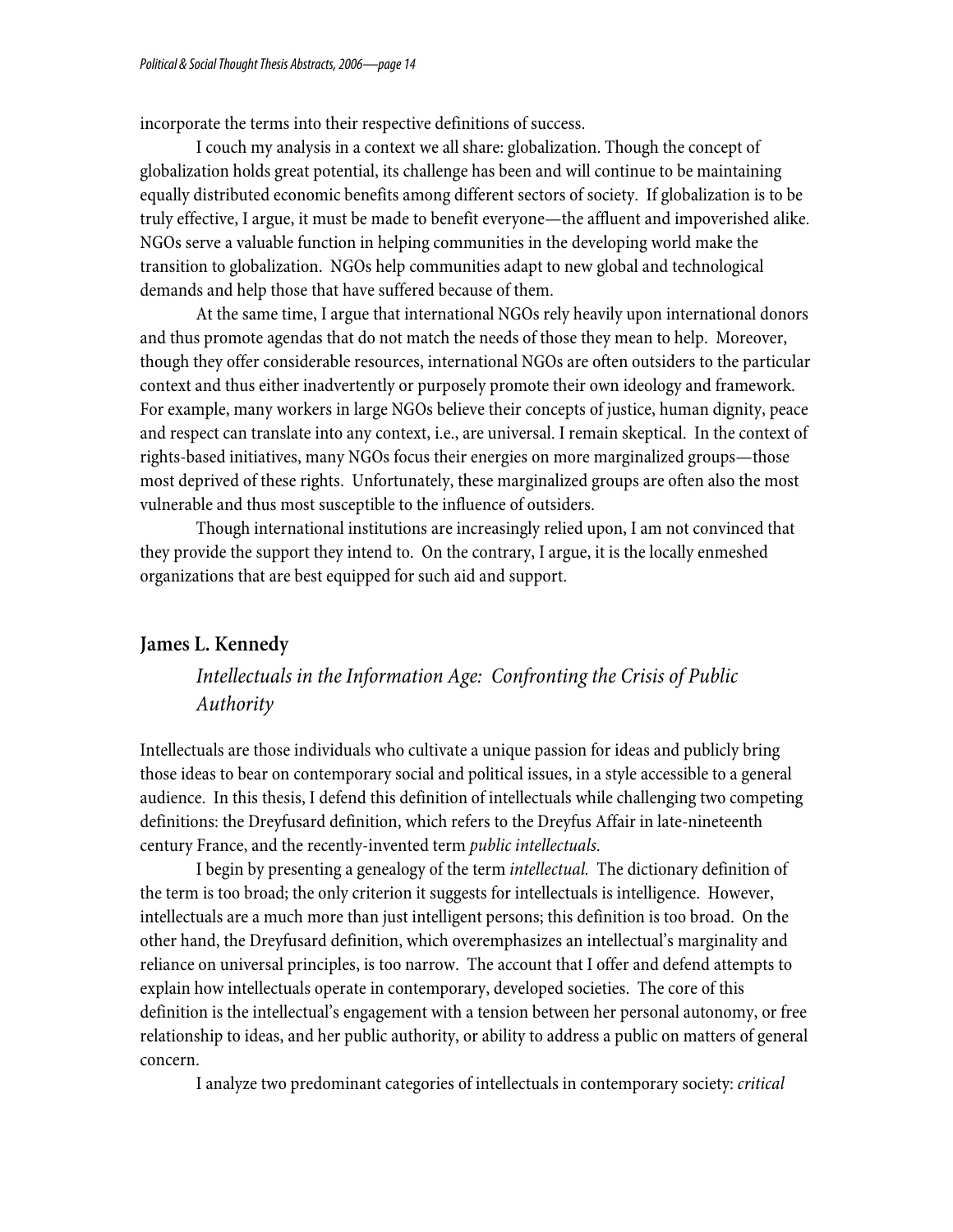*intellectuals* and *expert intellectuals.* Critical intellectuals attempt to maximize their personal autonomy to maintain the freedom to critique existing authority and the status quo. Although many authors claim that critical intellectuals must resist institutions and pursue a free-floating status, I claim that critical intellectuals can (and should) affiliate with contemporary institutions. Some claim that challenges to universal values, such as reason, truth, or justice, invalidate the critical intellectual's ability to address the public sphere. I claim that contemporary critical intellectuals can pursue new epistemological foundations and continue to voice critical opinions.

Expert intellectuals are those professionals and specialists who not only cultivate expertise in an intellectual field, but enter the public sphere to apply their expert knowledge to contemporary social and political questions. Though some claim that expert knowledge is too rarefied to be communicated to a general audience or applied to public matters, I claim that experts can (and do) successfully engage the public sphere. In the end, I challenge the very distinction between critical intellectuals and expert intellectuals. I claim that contemporary conditions offer the opportunity for *critical expert intellectuals* to emerge and play a positive and provocative role in the public sphere.

Finally, I analyze four contemporary conditions that simultaneously present new challenges to and opportunities for intellectuals in the information age. These conditions are: professionalization, the challenge to universal values, fragmentation of the public sphere and diffusion of authority. Though intellectuals face new challenges, a closer look reveals that contemporary society offers intellectuals many promising opportunities for engaging in public discourse and criticism. Contemporary conditions call for a new account of intellectuals.

## **Daniel Edward Lipton**

*Civil Marriage: New Directions, Old Values* 

*I* argue that the federal recognition of same-sex couples is a social and political necessity in the United States. Civil marriage is currently the only kind of federal recognition afforded to intimate couples. It provides married partners with added financial and legal security, and social recognition. These benefits secure a more stable union for married partners, and greater stability for their family. The benefits and espoused political purposes of civil marriage do not preclude the recognition of same-sex couples. Nevertheless, the federal government continues to deny same-sex couples legal recognition on account of exclusive religious and moral convictions. In light of the religious and moral roadblocks to same-sex marriage, civil unions offer the most viable alternative for the federal recognition of same-sex couples.

 Civil marriage is first and foremost, a political institution. The state registers married couples for the purposes of distributing benefits, structuring families, encouraging stable relationships and preserving social stability. Critics of civil marriage argue that in light of its socially and morally constraining effects, marriage has no place as a political institution in the liberal state. But, the liberal state cannot afford to ignore intimate and sexual relationships, given their significant role in reproducing society and its basic institutions. Similarly, married couples depend upon civil marriage to validate, stabilize, and give private and public meaning to their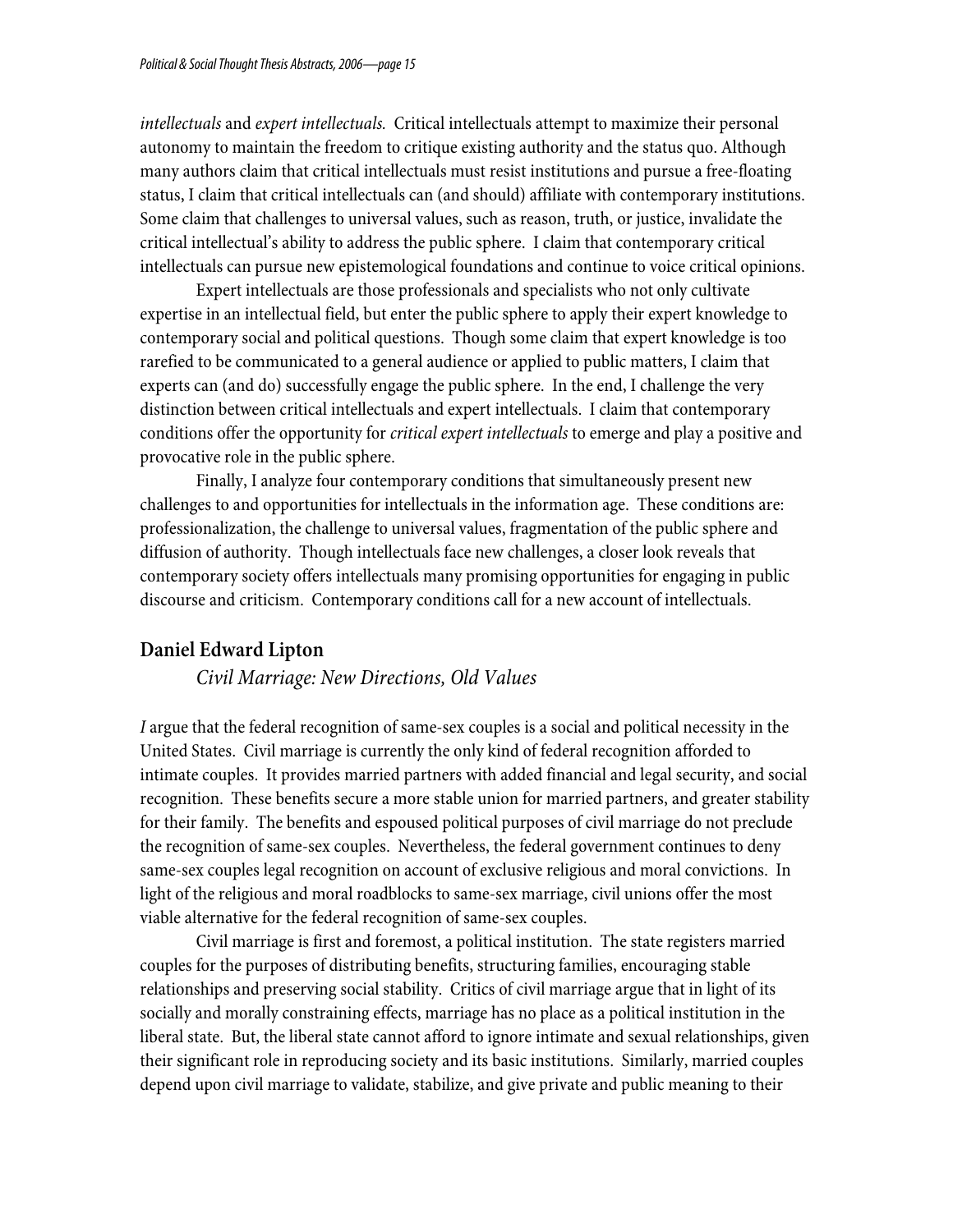#### commitment.

 Adversaries of same-sex marriage contend that same-sex couples threaten to undermine the tradition of civil marriage, and shatter the marital ideal. But, recent court rulings – both in favor of and in opposition to same-sex marriage – offer no evidence that same-sex relationships would undermine the most fundamental characteristics of the tradition of civil marriage. The traditional interpretation of civil marriage, as put forth in the federal government, is a narrow construction of an evolving and diverse tradition. The social ideals of monogamy, fidelity, spirituality, and long-term commitment apply to both heterosexual and homosexual couples. The proposed amendment to ban same-sex marriage threatens to place artificial constraints on the tradition of civil marriage for present and future generations.

 Despite the federal government's unwillingness to recognize same-sex marriage, it still has a social and political responsibility to grant same-sex couples equal rights and benefits. A federal system of civil unions is the best alternative in light of the deadlock over civil marriage. Granting same-sex couples social and legal recognition would shore up inconsistencies in American law and society. Same-sex couples and the gay community are a well-established cultural, economic and political force. They embody the most central qualities of the marital arrangement and marriage-like relationships. By failing to recognize same-sex couples, the federal government reinforces harmful ambiguities in the moral fabric of American society.

 The federal recognition of civil unions and same-sex couples requires competing political camps to permit ideological concessions for the sake of a more coherent social policy and stable society.

### **Srinivas Chidambaram Parinandi**

*Revisiting a Repudiated Dream: A Critique of Economic, Nationalist, and Geopolitical Approaches to the Soviet Collapse*

This thesis critically reviews historiography that deals with one of the most important events of the last quarter century: the December 1991 disintegration of the Union of Soviet Socialist Republics. During the last fifteen years, a new area of academic debate has opened up surrounding the issue of the causes and motivations of Soviet collapse. Scholars have framed the collapse in a number of different ways but have largely settled on three explanations in response to the question of "why" the USSR broke apart.

 The first explanation focuses on the economic deficiencies of the Soviet system and maintains that the USSR was destroyed by a combination of inept management and foolish development practices. It particularly suggests that the absence of private property in the USSR created a situation in which the Kremlin was responsible to no one and pursued economic projects with political rather than financial considerations in mind. The end of the Soviet Union came, according to this explanation, in 1986 when a drop in global oil prices forced Moscow to embark on the disastrous reform programs of glasnost and perestroika.

The second explanation focuses on the national deficiencies of the Soviet system and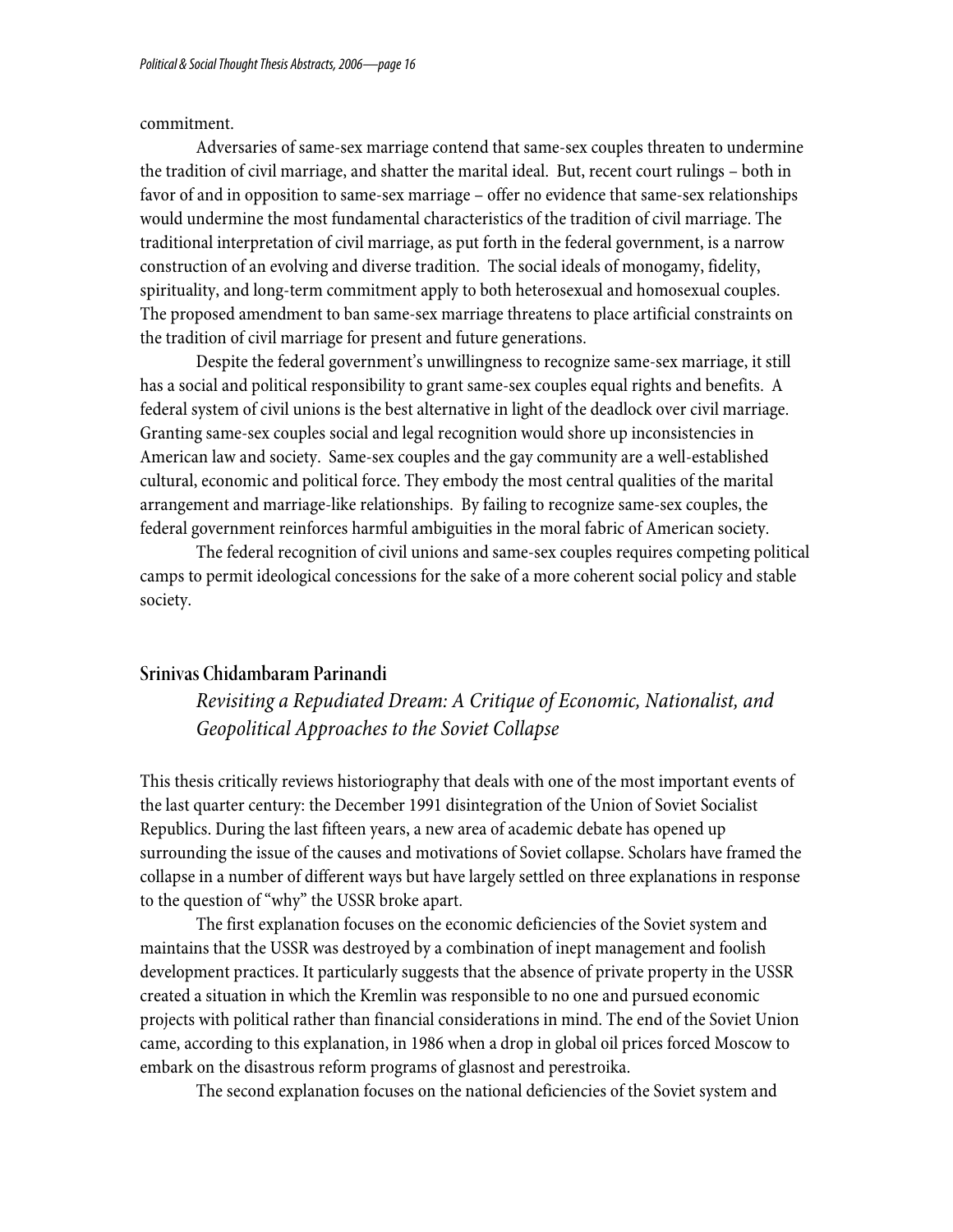situates the Soviet collapse in the context of ethnic turmoil. Here, the argument is that the USSR imploded because its diverse and multiethnic population was tired of Marxism-Leninism and wanted to be rid of a regime that perpetuated cultural chauvinisms in the name of eliminating them. The Russians, even though they were the "imperial" ethnicity of the Soviet state, agreed to let the non-Russians secede because they no longer wanted to shoulder the burdens of empire. According to this explanation, 1991 represented the culmination of a process of decolonization that began in Russia in 1917.

The third explanation focuses on the so-called geopolitical deficiencies of the Soviet system and argues that the defeat of the Soviet Union in the 1945-1989 Cold War fueled the collapse of the Soviet state two years later. This explanation also posits two smaller claims: one that America (and Ronald Reagan) spent the USSR out of existence and showed the Soviets the virtues of democracy; and two that Mikhail Gorbachev unwittingly provoked the Soviet demise when he repudiated Cold War conflict with the United States.

The three explanations make provocative and valuable points about the nature of the Soviet collapse but have not been compared against each other to determine the strengths and weaknesses of their respective claims. In this thesis, I conduct such a comparison and try to evaluate the persuasiveness of these "economic," "nationalist," and "geopolitical" schools of thought. I devote the three body chapters of the piece to surveying and critiquing prominent works of history that are associated with each particular school of thought. Each chapter is a selfcontained historiographical paper that deals with one specific issue of the Soviet collapse in depth. The thesis thus represents a series of review essays rather than one whole integrated piece.

In the conclusion of the thesis, I link the different review essays together and comment on the persuasiveness of the three explanations. I argue that the economic explanation is the most convincing of the three and base my claim on a "proximate" reason related to glasnost and perestroika and an "ultimate" reason related to the nature of the Soviet experiment. I end the thesis with a short discussion about the future of Sovietology and about how future monographs on the Soviet collapse might differ from current ones.

### **Johanna Peet**

# *Broodje Kaas Met Falafel, Astublieft: An Analysis of Muslim Immigrants in the Netherlands*

In this thesis, I analyze and explain the variations in the absorption of Muslim immigrants in the Netherlands. I will focus specifically on the period of between 1945 and 1989, when the largest waves of Muslim immigration took place and also the period during which the Netherlands shifted from assimilationist polices to a clear multicultural immigration policy in 1983. Muslim immigrants in the Netherlands are identified not according to sect, but by according to their ethnic identity. Ethnic identity, therefore, remains the most useful analytical unit, and in this thesis, I will focus on five major ethnic immigrant groups: Indonesian-Dutch, Surinamese, Moluccan, Turkish and Moroccan immigrants. I argue that their divergent integration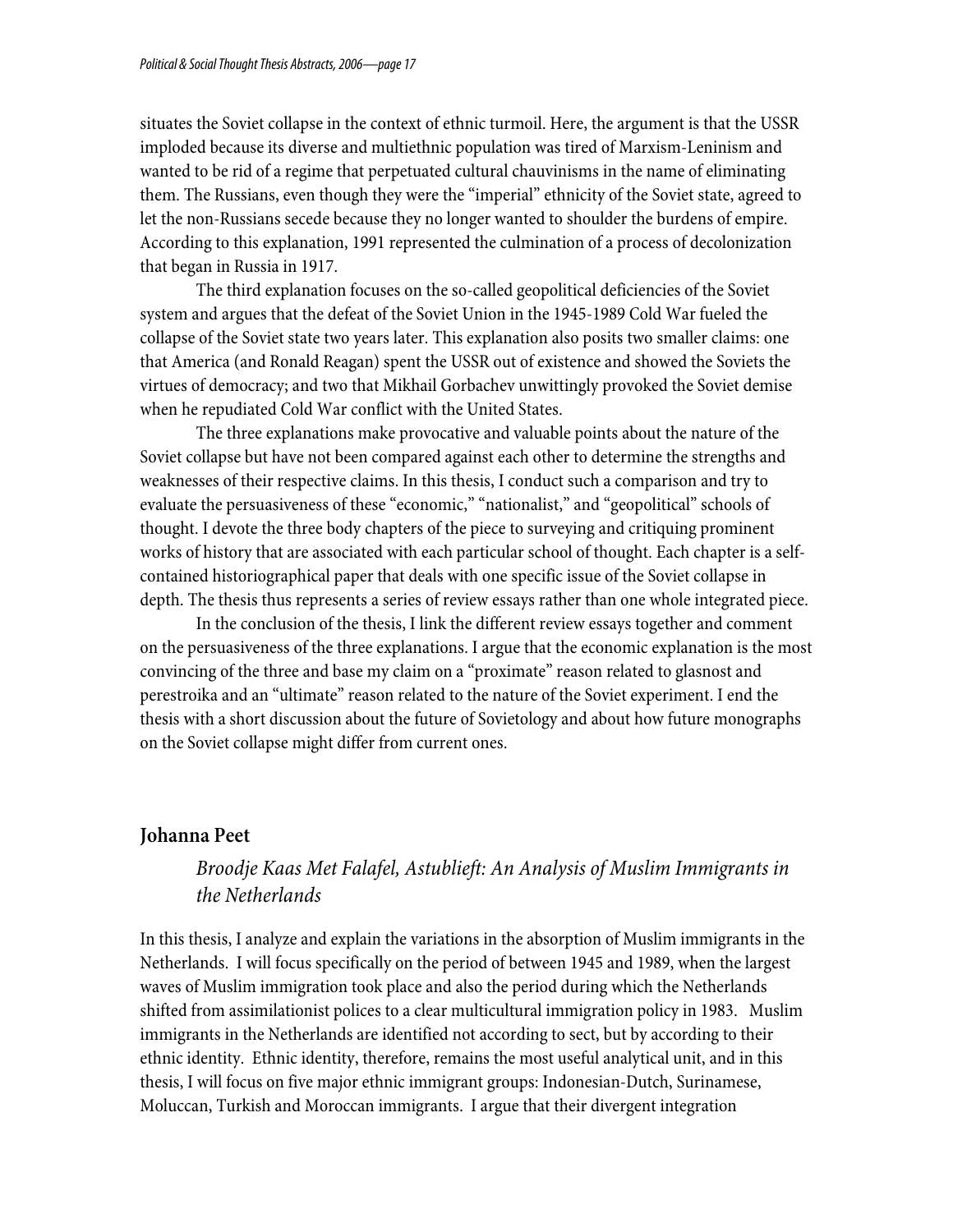experiences can be explained by three critical factors: colonial legacies, the time of their immigration, and the nature of their of Islamic identity.

*Colonial Legacies* prove significant in three ways: language, culture, and citizenship rights. Indonesian-Dutch and Surinamese immigrants coming from former Dutch colonies spoke Dutch, had extensive interaction with Dutch culture and society, and came over as Dutch citizens. I argue that these three characteristics led to weak ethnic identity formation amongst the immigrants, including Muslims, and resulted in a fairly successful integration process. Moreover, since the immigrants came over as citizens, the Dutch government 1) recognized their immigration was permanent; and 2) responded to their arrival with strong economic, education, and housing policies to ensure a smooth integration process. Turkish and Moroccan immigrants, in comparison, lacked Dutch language skills and an orientation to Dutch culture and traditions. Instead of weak ethnic identities, the immigrants came over with strong cultural identities and ties to their country of origin. Finally, unlike the colonial immigrants, the Dutch government viewed their immigration as temporary and failed to implement policies to ensure their integration.

*Time.* In the case of Muslim immigrants in the Netherlands, two broad periods can be distinguished: pre-economic recession and post-economic recession. Immigrants, such as the Indonesian-Dutch, that came *earlier* and at the height of Dutch economic growth in the 1950's, quickly became absorbed into the Dutch labor market. In comparison, the guestworkers arrived in the 1960's and early 1970's and gradually brought their families in the late 1970's and 1980's. The severe economic recession left many of the unskilled guestworkers unemployed. Lacking sufficient knowledge of Dutch or strong educational backgrounds, many of these guestworkers and their families continue to suffer economic marginalization and limited economic integration.

*Islamic Identities* Unlike the Indonesian and Surinamese immigrants, the Turkish and Moroccan guestworkers represented a very homogenous population, bringing to the Netherlands a strong commitment to Islam and a cultural identity centered on their religion. I argue that Christian background of the Netherlands and the recent secularization of Dutch society, immigrants practicing a more secular version of Islam integrate much easier than those practicing a more fundamentalist or radical Islam. Moreover, the more visible one's Islamic practice, the more likely members of society are to criticizes your presence as a threat to national cultural integrity.

Finally, I argue that the failure to integrate Turkish and Moroccan immigrants represents the failure of multiculturalist polices in the 1980's and has led, instead, to a gradual return to assimilationist polices. I therefore conclude with a brief commentary on the future of Dutch immigration policies, arguing due to the failure of multiculturalist policies, the Netherlands is gradually returning to an assimilationist policy.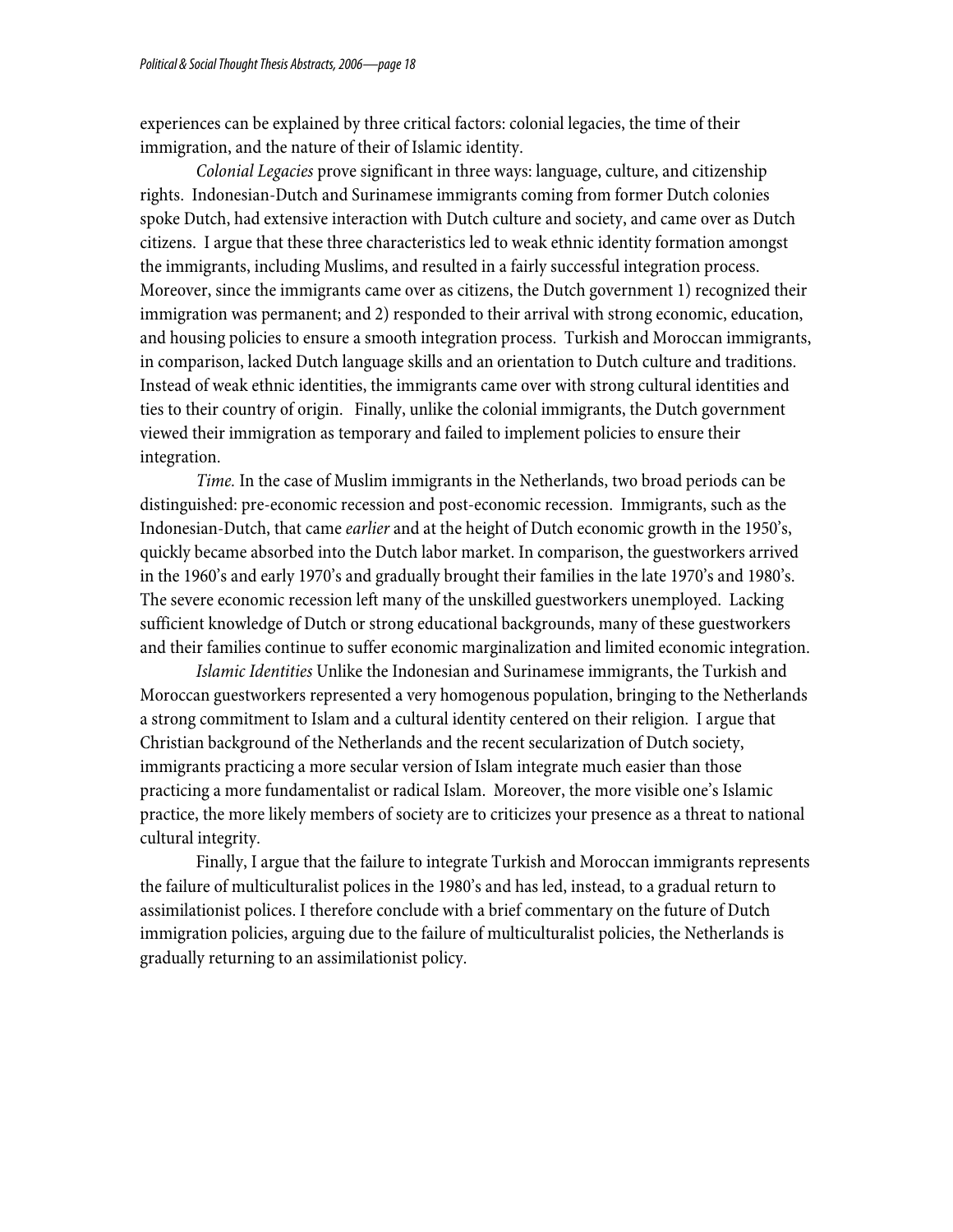### **Kathleen Pennock**

*"For the Life of the World": Christian Mission and the Postmodern Condition*

The purpose of this thesis is to explore the contemporary cultural context of mission, both in its challenges and opportunities, and treat this as an occasion to recall some essential aspects of biblical Christian mission. Missiology is the theological study of the mission of the church—of the purpose of the Christian church's existence in the world. While written in its theological content for a Christian audience, this thesis contains extended sociological insights which should be relevant to all—the postmodern condition is the cultural context of everyone. Summarizing the work of four contemporary missiologists—N.T. Wright, Lesslie Newbigin, Richard Bauckham, and Brian Walsh—I define the church's mission as to live for the life of the world, and to do so, in the power of God's Spirit, by being restored to the image of God and anticipating the life of the kingdom of God.

The first chapter then attempts to lend perspective on important facets of contemporary culture through an extended cultural history that explores both intellectual and institutional developments from the 18<sup>th</sup>-century Enlightenment onward. After characterizing these cultural developments, it highlights the phenomenological consequences of modernity—how modernity affects our very way of being-in-the-world and making sense of reality—especially the experience of radical deinstitutionalization and subjectivization. It names the contemporary situation, for lack of a better term, "the postmodern condition." The chapter concludes by raising three issues which both are part and parcel of the postmodern condition and are imperative for mission meaning, authority, and power.

In Chapter Two I take on the question of meaning and suggest that the cumulative effect of modernity has been to render universal truth and coherent meaning intellectually incredible and institutionally implausible. Then, using foremost the work of N.T. Wright, I lay out an alternative epistemological account—"critical realism"—which attempts to make room for the credibility of coherent meaning, while reorienting epistemology towards the essentially relational character of human life. I then take the work of Bauckham and Newbigin to reconsider the doctrine of election, which actually rests on a type of critical realist epistemology, as the biblical concept of the navigation of universal and particular meanings—precisely the very relational activity that takes place as the local church goes out in mission.

In Chapter Three I look at the question of authority, considering the way authority transitioned from a primarily sacred form into the radical subjectivism present in therapeutic culture today. I consider the way that authority functions within mission, both in how the church lives under the authority of the biblical narrative and, as bearers of the image of God, reflects the rule of the God she worships into the creation. And finally, in Chapter Four, I address the question of power—both the postmodern suspicion of all truth as expression of the will-to-power and the experience of life under modern forms of empire. I propose that mission involves the church acting as witness to the liberating truth of Jesus and embodying a profoundly antiimperial ethic, one that will include suffering, weakness, and identification with the marginal and forgotten.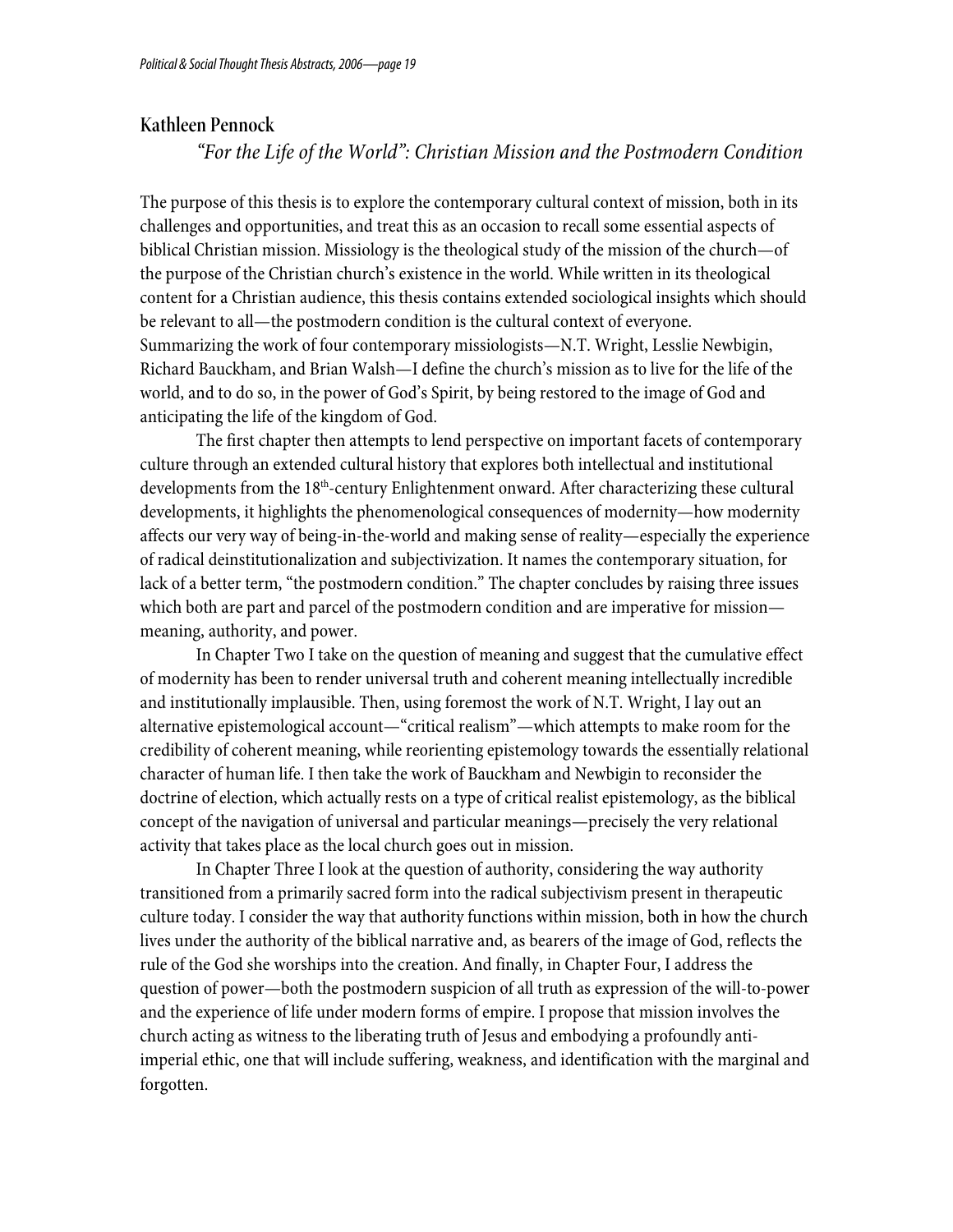I conclude that the temptation for mission today will be either for the church to behave as a vender in the therapeutic spirituality marketplace or a coercive political body enforcing an inflexible moral agenda. Against these, I argue for the importance of reimagining mission as the vocation of living for the life of the world, reflecting the image of the triune God into the creation and anticipating in the church's communal life the fullness of life in the coming kingdom of God.

### **Lauren Kelley Ross**

### *Honor in Contemporary Universities: History, Tradition and Inclusion*

The history of honor in the United States is deeply rooted in the South. Honor was one of the primary values for southern society. I explore the key factors that defined southern honor, such as an emphasis on community and individual reputation. The concept of southern honor, though, was founded on exclusivity. White, southern men derived power from honor by excluding certain groups of people. After establishing the history of honor in the southern United States, I explore how honor became institutionalized in colleges throughout the South. Using the University of Virginia as a specific example, I consider the early history of the school and the formation of the original Honor System.

 I then introduce four other schools and their honor systems: Washington and Lee University, Vanderbilt University, Duke University and the University of South Carolina. I explain the history of each university and the history of honor at the university, expanding on the earlier history of the University of Virginia. I also explore the current honor system in place for each school; I characterize each system as either traditional or modified. I focus particular attention on the philosophy and processes of the contemporary honor system.

 After establishing these five schools, I ask whether or not the systems are effective. I measure one aspect of their effectiveness: the ability to mitigate levels of cheating. Drawing on two important studies conducted by Donald McCabe and Linda Trevino, I contend that schools with honor codes have lower levels of cheating than schools without a code; I also find that traditional honor systems have the lowest levels of cheating, followed by rates of cheating at schools with modified honor codes. An honor system in and of itself will not reduce the level of cheating; one key to the success of an honor system is its integration within the school environment.

 Given the importance of congruence between the community and the honor system, my research considers this factor at each of my five sample schools. I ask whether or not the schools' honor systems have adapted to their changing environment. I argue that the most traditional honor systems are the slowest and least likely to change. A more modified system however, came from a desire to serve the needs of the contemporary students. Though all systems reflect some aspects of southern honor, traditional systems have the strongest ties to their southern heritage; modified systems seem include and to adapt to the current student body better than their traditional counterparts.

 Despite its troubled history, the concept of honor is not irredeemable; many schools work, in good faith, in teach students the value of integrity and honesty. An awareness of this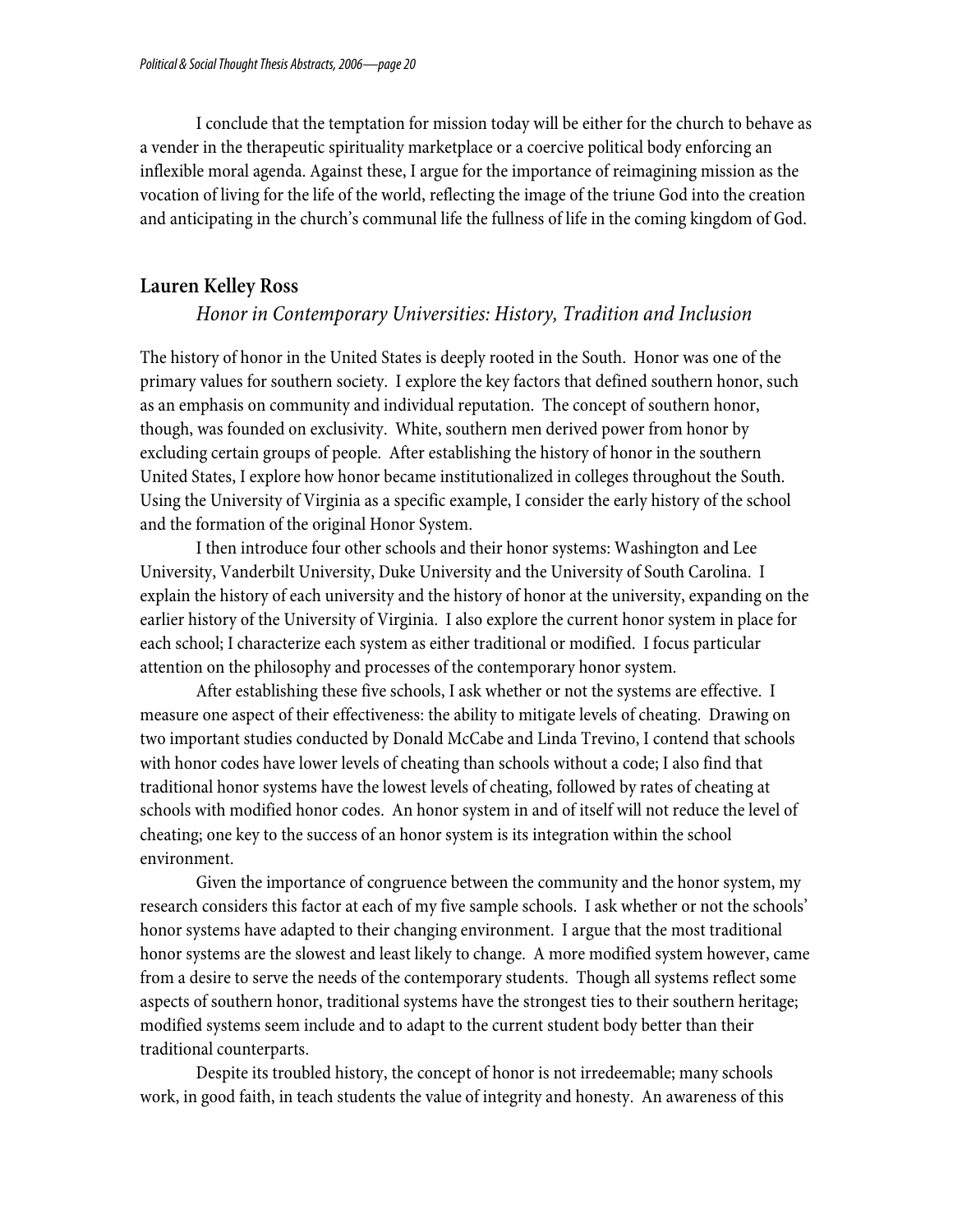history is crucial in moving forward. Schools must consider how they can separate themselves from the exclusive, traditional aspects of honor while retaining the value of integrity. The ideal is important to preserve, and changing the processes and certain aspects of the systems makes honor inclusive of the entire student body.

### **David Szakonyi**

*A Theory of Student-led Revolution: Examining Three Cases of Modern Student Protest* 

I argue first that students must be studied as a specific demographic responsible for initiating and leading social movements. As the dominant paradigm of social movement theory, the "political process" model offers tangible insight into student movements, but fails to address the specific challenges students face when constructing mass oppositions. I contend that, as isolated, inexperienced, and often radical actors, students encounter numerous obstacles that prevent them from mounting successful political challenges. Without avenues into the polity, students must take to the streets to actualize their demands, but the risk of such a venture requires careful, calculated strategizing. These characteristics of student activism often determine both the trajectory and outcome of the student activism.

I argue that students can best achieve their revolutionary aims by creating a "critical mass" of thousands of supporters challenging a government. Capitalizing on ritualized public events, such as commemorations or elections, student activists need to mobilize large sections of the populace into street protests against a regime. To achieve a high level of mobilization, students must first earn the trust of the society that they claim to represent by employing a formidable movement strategy.

My research suggests that three main areas of strategic decision-making affect the possibility of a successful outcome for student-led revolutions. First, the organizational structure of the movement must incorporate both decentralized and centralized elements. Leadership and responsibility must be diffused across a wide range of movement participants, but a central executive committee is also needed to regulate action-committees and facilitate discussions and debates within the movement. Next, students' choice of tactics influences the reception of the movement by potential participants and allies. All strategic actions must be *diverse*, *innovative*, and *nonviolent*, as the moral suasion offered by a strong adherence to pacifist principles will attract the most bystanders to an emergent movement. Lastly, as leaders of a movement, students must generate collective action frames that appeal both emotionally and rationally to bystanders. The moral suasion of injustice frames or nonviolent direct action may activate the consciences of bystanders, but ultimately sustained participation depends on the offering of pragmatic solutions to society.

By looking at three case studies of student-led revolution, I have undertaken a comparative analysis of these decisive factors affecting the chances of students to overthrow regimes. Chapters of my thesis will be devoted each to two abortive cases (France in 1968 and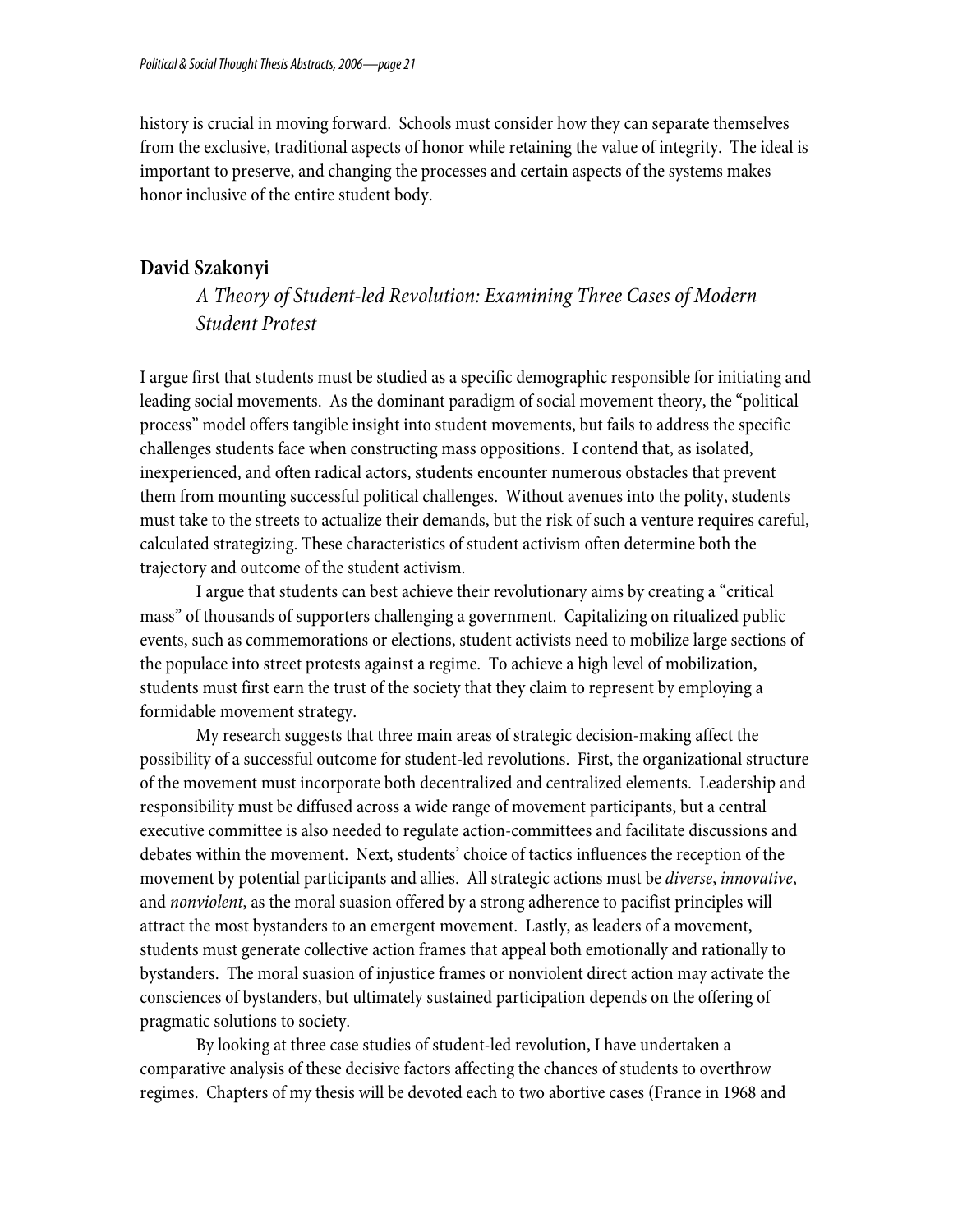China in 1989) as well as one successful revolution (Georgia 2003). In each case, a verifiable political opportunity existed within society for a student movement to exploit and build a challenge against different degrees of authoritarian regimes. All three of the student movements attempted to dramatically reshape the political climate of the state by pressing for increased political participation and representation. I finish the work by offering a set of questions concerning the future of student-led revolution.

### **Lucas L. Thornton**

*Argument and the Aesthetic Attitude of Kant and Schopenhauer* 

I argue that Schopenhauer's attempt to formulate an aesthetic attitude theory of beauty—a theory that understands beauty as a quality of the relation that exists between a subject and the world during a moment of "disinterested contemplation"—leads him to develop an "aesthetic argument" that stands in marked contrast to Kant's analytic method. I define an analytic argument as an argument wherein every premise, proposition, and conclusion stands in a logically necessary relation to every other premise, proposition, and conclusion in that argument.

In the *Tracatus Logico-Philosophicus* Wittgenstein asserts: "that about which we cannot speak, we must pass over in silence." This statement is a curious analytic tautology. Obviously, if you cannot speak about a subject, you must pass over that subject in silence. Consequently, one might take Wittgenstein to mean that all subjects about which we can speak are analytic. To make such a statement one commits to the belief that all subjects can be exhaustively described in language. I argue that it is possible to think of good art as a kind of language that speaks of "that about which we cannot speak." When you look upon the beautiful can you conceptually define all that you feel? Neither Schopenhauer, nor I, can provide such a definitive account. This, however, presents a unique problem for philosophy. How does one speak philosophically about art, if one believes art defies conceptual knowledge? I argue that Schopenhauer's opus, *The World as Will and Representation*, provides a response to this question.

Understanding Schopenhauer's "aesthetic argument" demands a familiarity with Kant's *Critique of Judgment*. In the first part of my thesis, "The Analytic Approach to Beauty in the Philosophy of Kant," I show how Kant develops a theory of taste that focuses on the interrelation, or free-play, of man's cognitive faculties during a moment of aesthetic reflection. I argue that the subject of Kant's argument stands in tension with his commitment to the analytic method and leads to two diametrically opposed interpretations of the *Critique of Judgment*. On the one hand, Kant's attention to the "subjective feeling" lays the groundwork for Schopenhauer, and others, to develop a more complete aesthetic attitude theory of beauty that emphasizes the creative role of the aesthetic judge in any experience of the beautiful. On the other hand, Kant's clinical method of argument inspires many to focus on the objective properties of a beautiful object in complete isolation from the aesthetic judge.

The second part of my thesis, "The Aesthetic Appropriation of Kant's Idea of 'Disinterested Contemplation' in the Philosophy of Schopenhauer," examines the way in which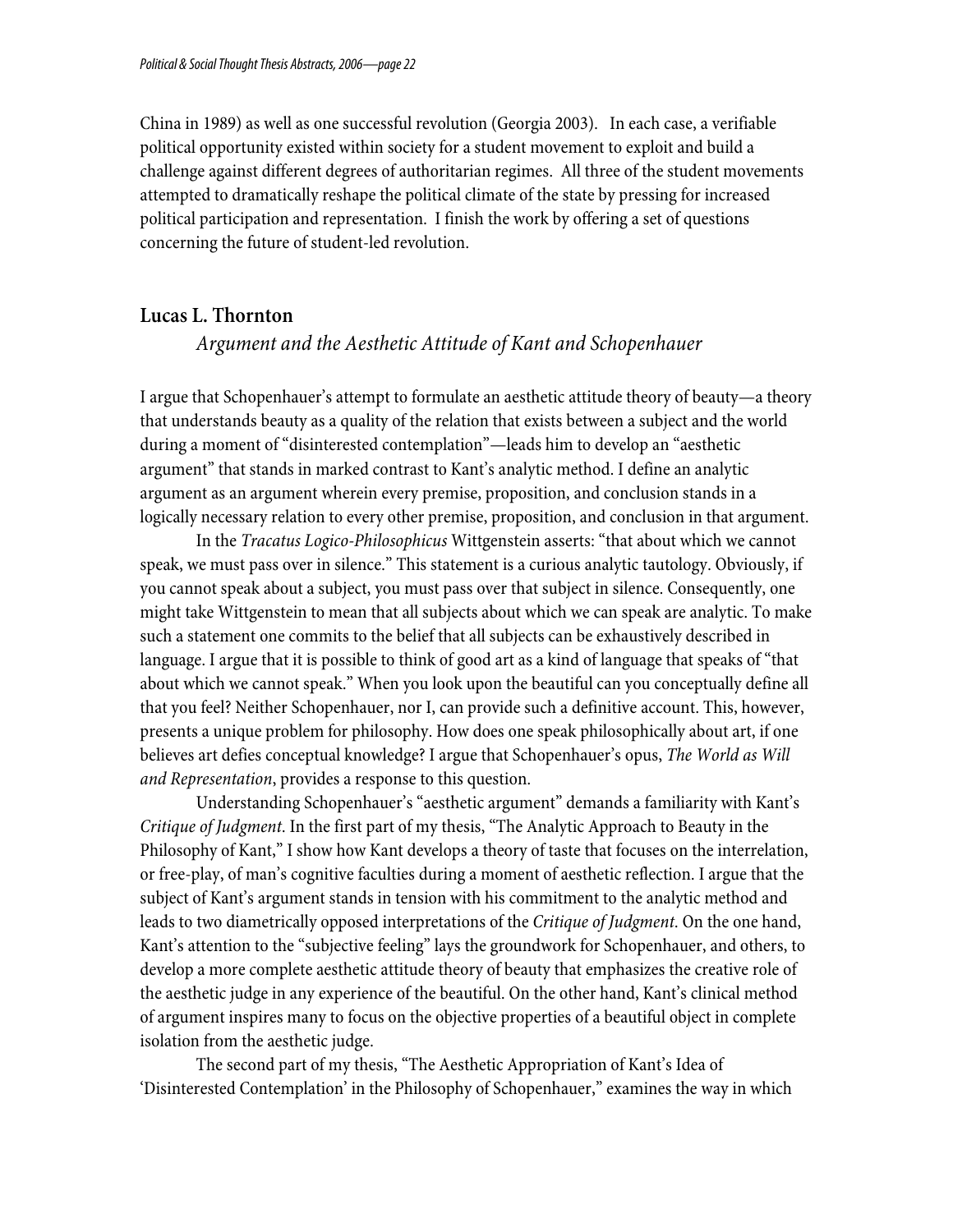Schopenhauer responds to both the form and the content of Kant's argument. The first three books of Schopenhauer's *World as Will and Representation* form a synthetic whole. The integrity of this whole manifests in both the formal composition of parts and in the thematic content of the narrative. It is my argument that the thematic progression of the *World as Will and Representation* (epistemology to metaphysics to aesthetics) runs parallel to a shift in how Schopenhauer thinks about argument. In his first book, I argue that Schopenhauer presents an argument that expresses methodical continuity with Kant by offering an analytic interpretation of Kant's Transcendental Aesthetic. Schopenhauer's second book moves away from Kant's style of argument by exposing the limitations of logical (or transcendental) deductions. Finally, I argue that Schopenhauer's third book represents a completely new kind of aesthetic argument. It is my contention that only an "aesthetic argument" can capture the importance we ascribe to everyday judgments of beauty.

### **Zaahira Wyne**

### *On Icy Heights: An Exploration of Genius in Nietzsche's Philosophy*

A recurrent theme in Nietzsche's work is the longing for genius, for a "higher" kind of human being. In *Thus Spoke Zarathustra*, the genius is solitary Zarathustra, a herald of the overman (*übermensch*) and prophet of the doctrine of eternal recurrence. In his own lifetime, Nietzsche singled out the philosopher Arthur Schopenhauer and, before the disappointment at Bayreuth, the composer Richard Wagner as "men of vision." Finally, Nietzsche recognized early on in himself the seeds of genius and marked himself as heir to the line of men—including Beethoven, Goethe, and Montaigne—who possessed "natures of iron." Mankind's highest aim, Nietzsche claimed, should be to create the conditions under which geniuses—as the most fully realized members of humanity—can live and, indeed, flourish.

 In my thesis, I address the question: Who is the "Nietzschean genius" and what makes him possible? In "Schopenhauer as Educator," the philosopher's most explicit discussion of genius, Nietzsche identifies three types of genius as well as a number of basic traits that the genius must possess. The most important of these traits—which perhaps encompasses all the others—is "unmodern-ness." Nietzsche's ideas on the genius and its conditions are important because they form the basis of his critique of German culture. Nietzsche's cultural critique, I argue, arises, in part, from his views of great men and, in turn, reinforces and re-conceptualizes these views; in my thesis, I trace and analyze the relationship between Nietzsche's critique and his conception of great men.

 A secondary question I have explored, which adds context to my main question is: Who is Nietzsche addressing in his work and why—when he talks about the genius? In *Reading the New Nietzsche*, David Allison observes, "Perhaps more than any other philosopher who readily comes to mind, Nietzsche writes exclusively for *you*....For you, the reader....Like a friend, he seems to share your every concern—and your aversions and suspicions as well." I argue that this is only partly true, since Nietzsche's audience appears to shift from the general, educated public in his *Meditations* to a subset of that public, namely men who have the potential to be great, in